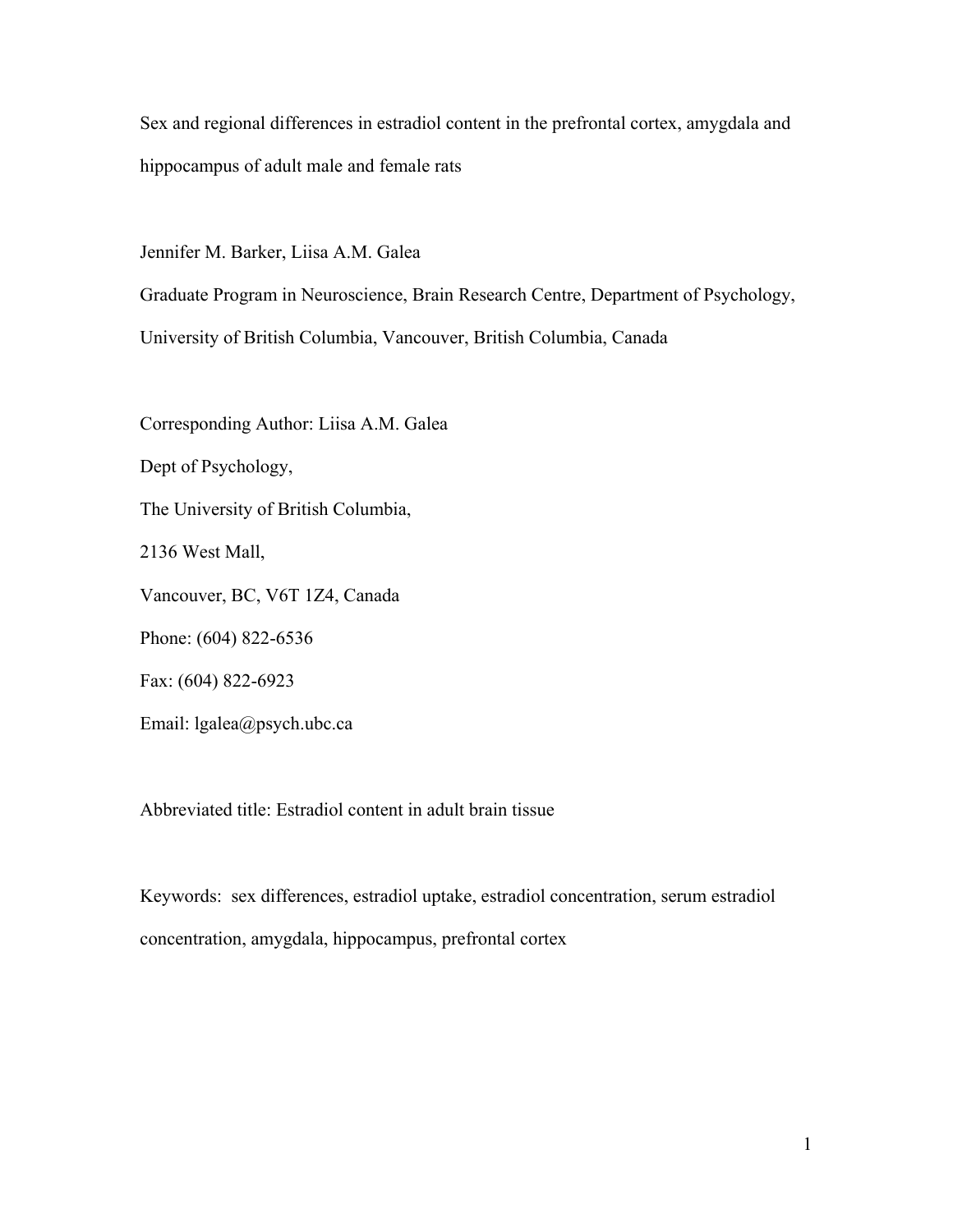# Abstract

In general, the behavioural and neural effects of estradiol administration to males and females differ. While much attention has been paid to the potential structural, cellular and sub-cellular mechanisms that may underlie such differences, as of yet there has been no examination of whether the differences observed may be related to differential uptake or storage of estradiol within the brain itself. We administered estradiol benzoate to gonadectomized male and female rats, and compared the concentration of estradiol in serum and brain tissue found in these rats to those of gonadectomized, oil-treated rats and intact rats of both sexes. Long-term gonadectomy (3 weeks) reduced estradiol concentration in the male and female hippocampus, but not in the male or female amygdala or in the female prefrontal cortex. Furthermore, exogenous treatment with estradiol increased estradiol content to levels above intact animals in the amygdala, prefrontal cortex and the male hippocampus. Levels of estradiol were undetectable in the prefrontal cortex of intact males, but were detectable in all other brain regions of intact rats. Here we demonstrate (1) that serum concentrations of estradiol are not necessarily reflective of brain tissue concentrations, (2) that within the brain, there are regional differences in the effects of gonadectomy and estradiol administration, and (3) that there is less evidence for local production of estradiol in males than females, particularly in the prefrontal cortex and perhaps the hippocampus. Thus there are regional differences in estradiol concentration in the prefrontal cortex, amygdala and hippocampus that are influenced by sex and hormone status.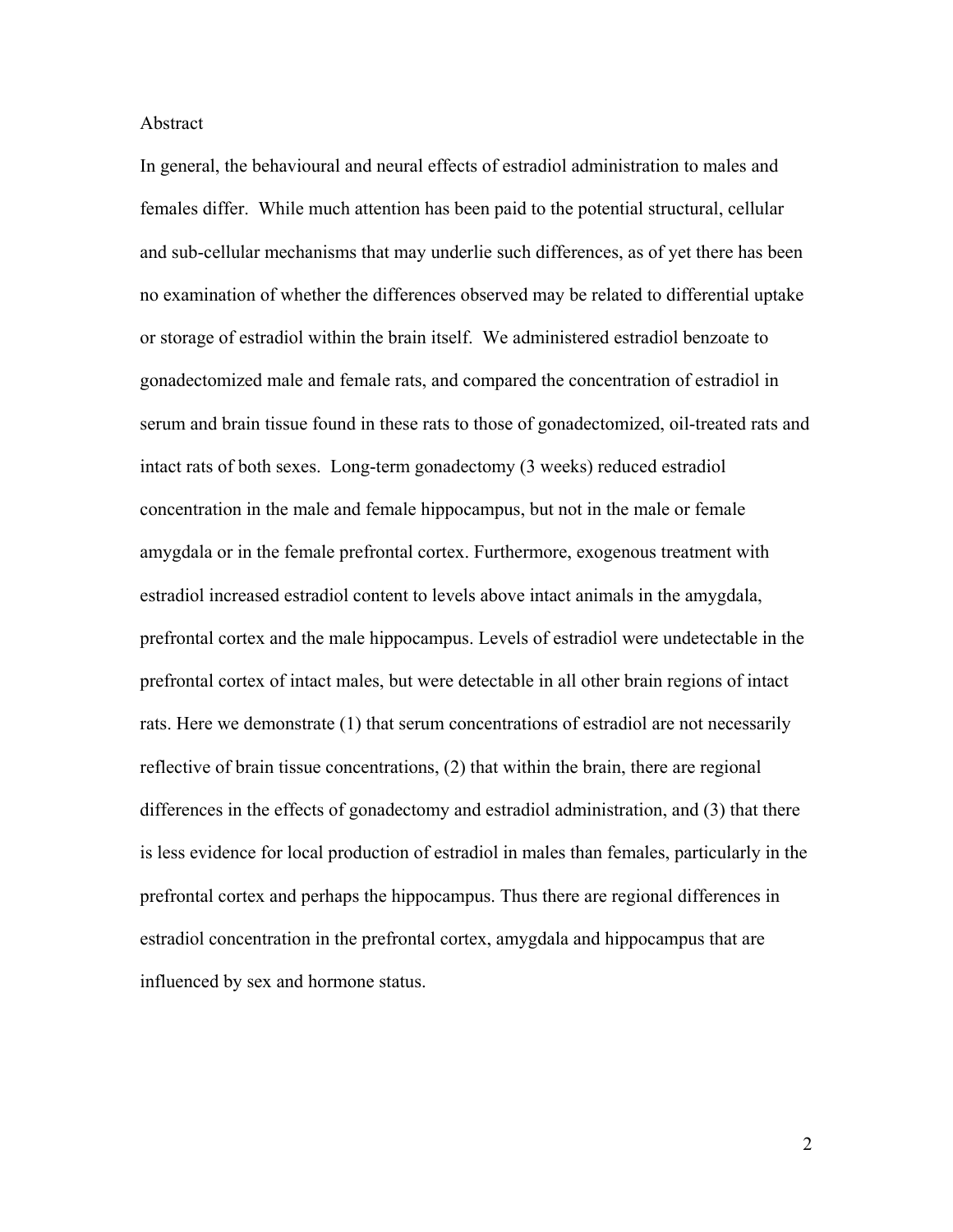Introduction

In various species, sex differences have been frequently reported on a number of learning and memory tasks (e.g. Gibbs and Johnson 2008), and any time a sex difference is observed this generally suggests that sex hormones, such as estradiol, play a role in mediating these differences. For example, males usually outperform females on hippocampus-dependent tasks (for reviews, see Galea *et al.* 1996; Luine 2008) and greater sex differences are observed in spatial learning when circulating gonadal hormone levels are high in adulthood (Galea *et al.* 1994; Galea *et al.* 1995). Generally, high levels of estradiol impair memory while low levels of estradiol facilitate spatial working and reference memory in adult female rats (Holmes *et al.* 2002). Some studies have found that estradiol can alter spatial performance in adult males (Luine and Rodriguez 1994; Moradpour *et al.* 2006 These findings suggest that hippocampus-dependent learning is modulated by estradiol in both adult males and females.

Adult levels of estradiol differentially affect the structure of the hippocampus between the sexes (Barker and Galea 2008; Galea et al. 2006; Lee et al. 2004; Leranth et al. 2003; McLaughlin et al. 2008). For example, repeated estradiol administration affects adult neurogenesis and cell death in the dentate gyrus of adult female, but not male, rats (Barker and Galea 2008; Spritzer and Galea 2007) and short-term estradiol increases apical dendritic spine density in the CA1 region of the hippocampus in female (Woolley and McEwen 1993) but not male rats (Leranth *et al.* 2003). Thus estradiol differentially affects hippocampus structure in adult female, but not male, rats.

Sex differences have also been reported in amygdala-dependent behaviours and structure, which are in part be mediated by estradiol levels in adulthood. Estradiol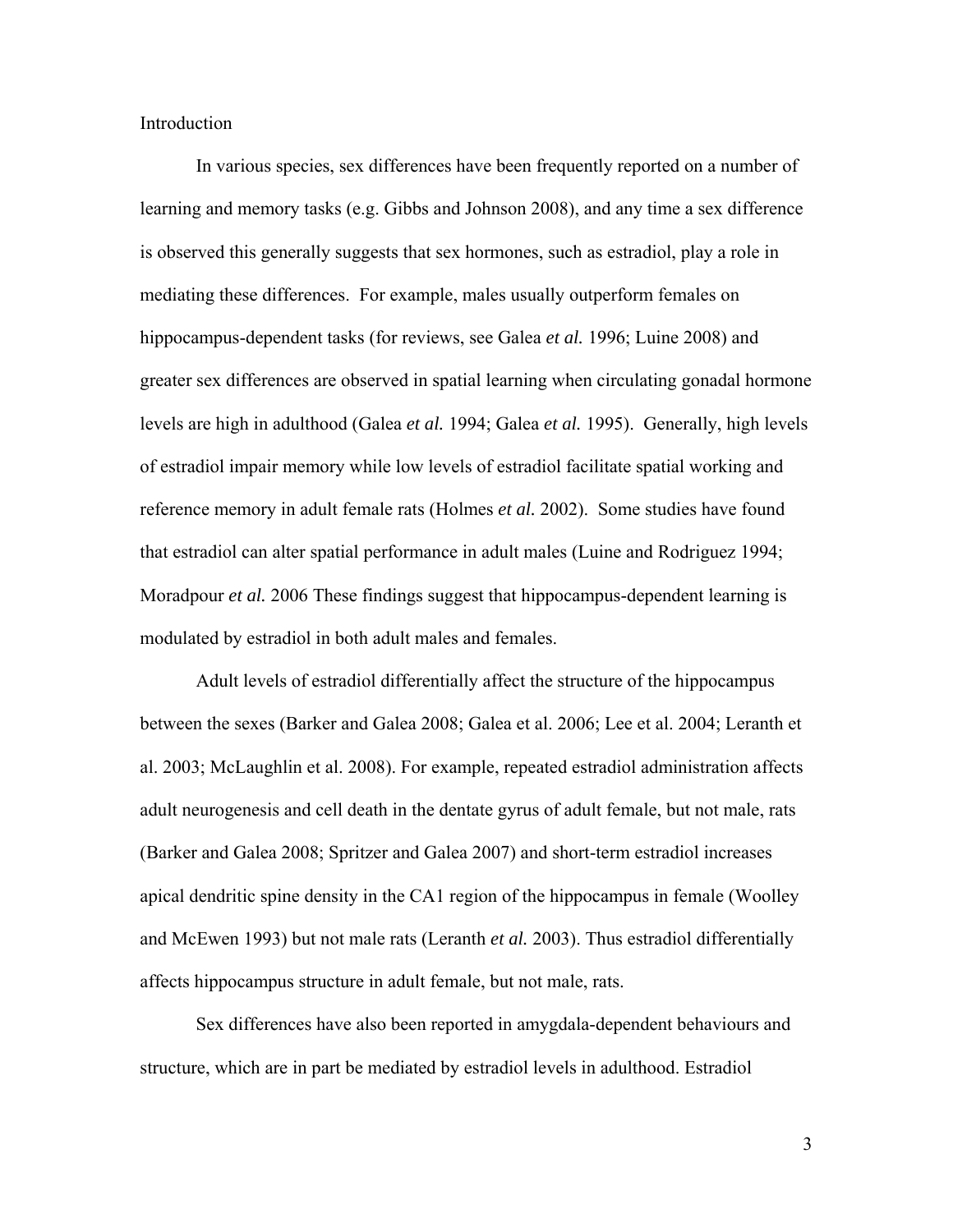disrupts conditioned fear performance in female, but not male, rodents (Toufexis *et al.* 2007; Gupta et al. 2001; Morgan and Pfaff 2001). There are also sex differences favoring males in size, morphology and responsiveness to sex steroids in various nuclei within the amygdala (Carrillo *et al.* 2007; Cooke *et al.* 2003; Hines *et al.* 1992; Mizukami *et al.* 1983; Vinader-Caerols *et al.* 1998). Thus activational effects of estradiol influence amygdala-based structure and function, and may do so differently in males versus females.

Males and females also differ prefrontal cortex-dependent cognition and morphology (Harness *et al.* 2008; Müller *et al.* 2007) that is in part dependent on levels of estradiol, (Alejandre-Gomez *et al.* 2007; Wide *et al.* 2004). In adult female rats, low levels of estradiol facilitate, and high levels of estradiol impair, performance on a nonspatial working memory task (Wide *et al.* 2004). In adult male rats, decreasing estradiol improves working memory on a delayed matching to sample task (Alejandre-Gomez *et al.* 2007. Further, estradiol increases dendritic spine density in the prefrontal cortex of both male and female rodents (Hajszan *et al.* 2007; Hao *et al.* 2006; Wallace *et al.* 2006). Thus estradiol influences prefrontal cortex function and morphology in both male and female rodents.

Collectively, these studies suggest that estradiol differentially affects the structure and function of the hippocampus, amygdala and prefrontal cortex in male and female rats. However, the amount of estrogen that can be bound in various brain regions including the cortex, hippocampus, and amygdala - is very similar in male and female rats (Barley *et al.* 1977; Lieberburg *et al.* 1980; Ogren *et al.* 1976). Estrogen receptors  $(ER)$ - $\alpha$  and - $\beta$  are found in the hippocampus and amygdala, and ER $\beta$  is found in the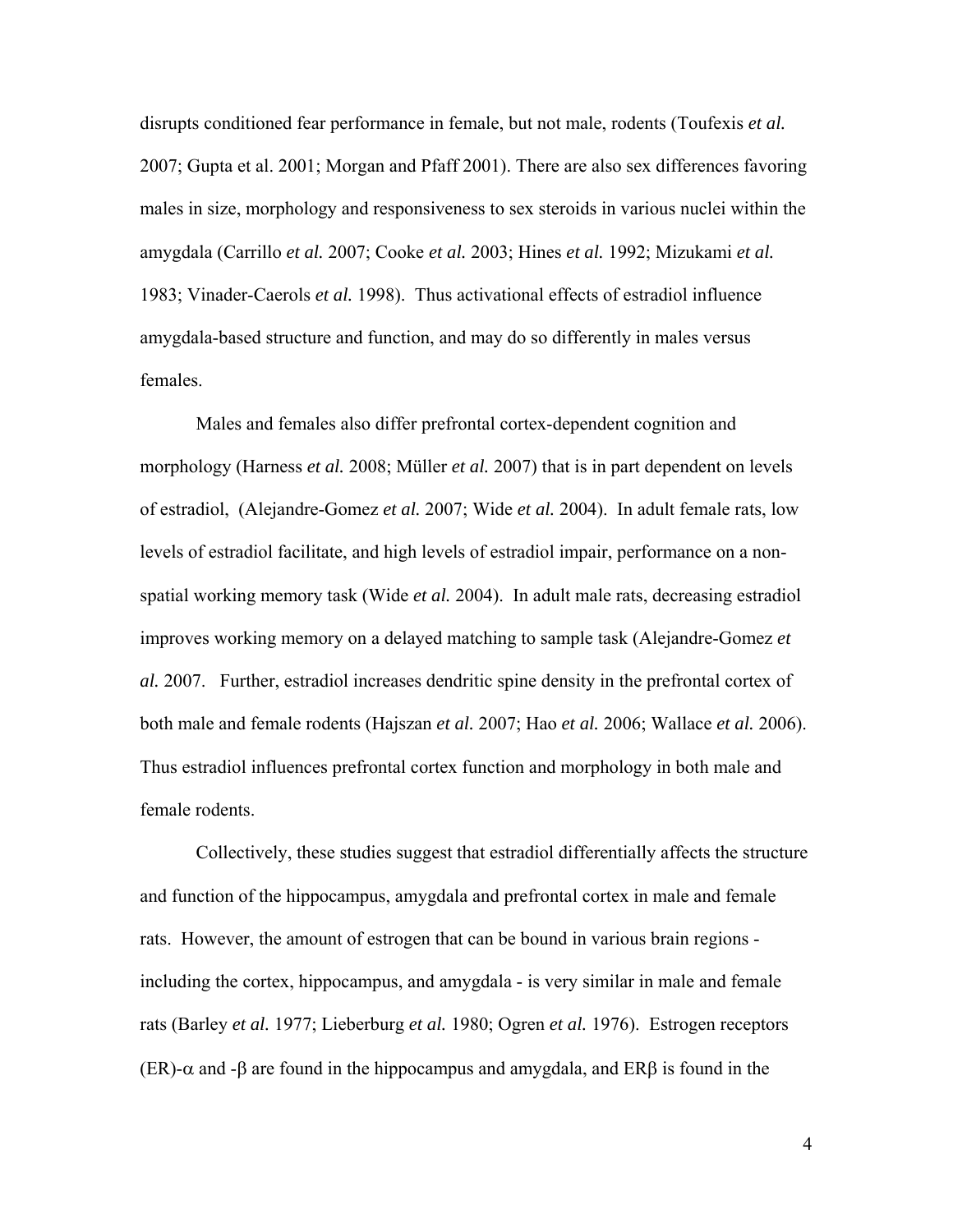prefrontal cortex (Shughrue *et al.* 1997) at similar levels between males and females in these regions (hippocampus ER $\alpha$ : Weiland *et al.* 1997; amygdala (ER $\alpha$  and ER $\beta$ : Kalita *et al.* 2005; Simerly *et al.* 1990; prefrontal cortex ( $ER\alpha$  and  $ER\beta$ : Kritzer 2002; Simerly *et al.* 1990). Thus sex differences in the influence of estradiol on the structure or function of these areas may be due to differences in estradiol content after administration in various brain regions. To date the concentration of estradiol in the hippocampus, prefrontal cortex or amygdala has yet to be compared in adult male and female rats. We sought to determine the concentration of estradiol in the amygdala, hippocampus, and prefrontal cortex of intact, gonadectomized, and estradiol-replaced rats of both sexes. We administered either oil or estradiol benzoate over 15 days to gonadectomized rats, a regimen that results in profound sex differences in neurogenesis and cell death in the hippocampus (Barker and Galea 2008). We also sought to determine whether the levels of estradiol in the brain reflect those in serum, or are actively regulated independently of serum concentrations. We expect that estradiol levels in the brain tissue of rats treated with estradiol should be higher than those in oil-treated rats, and that sex and regional differences may exist.

# Materials and methods

All experiments were conducted in accordance with the Canadian Council on Animal Care guidelines regarding appropriate treatment of animals and were approved by the University of British Columbia. Every effort was made to minimize the number of animals used per group and to minimize the suffering of animals used throughout all experimental procedures.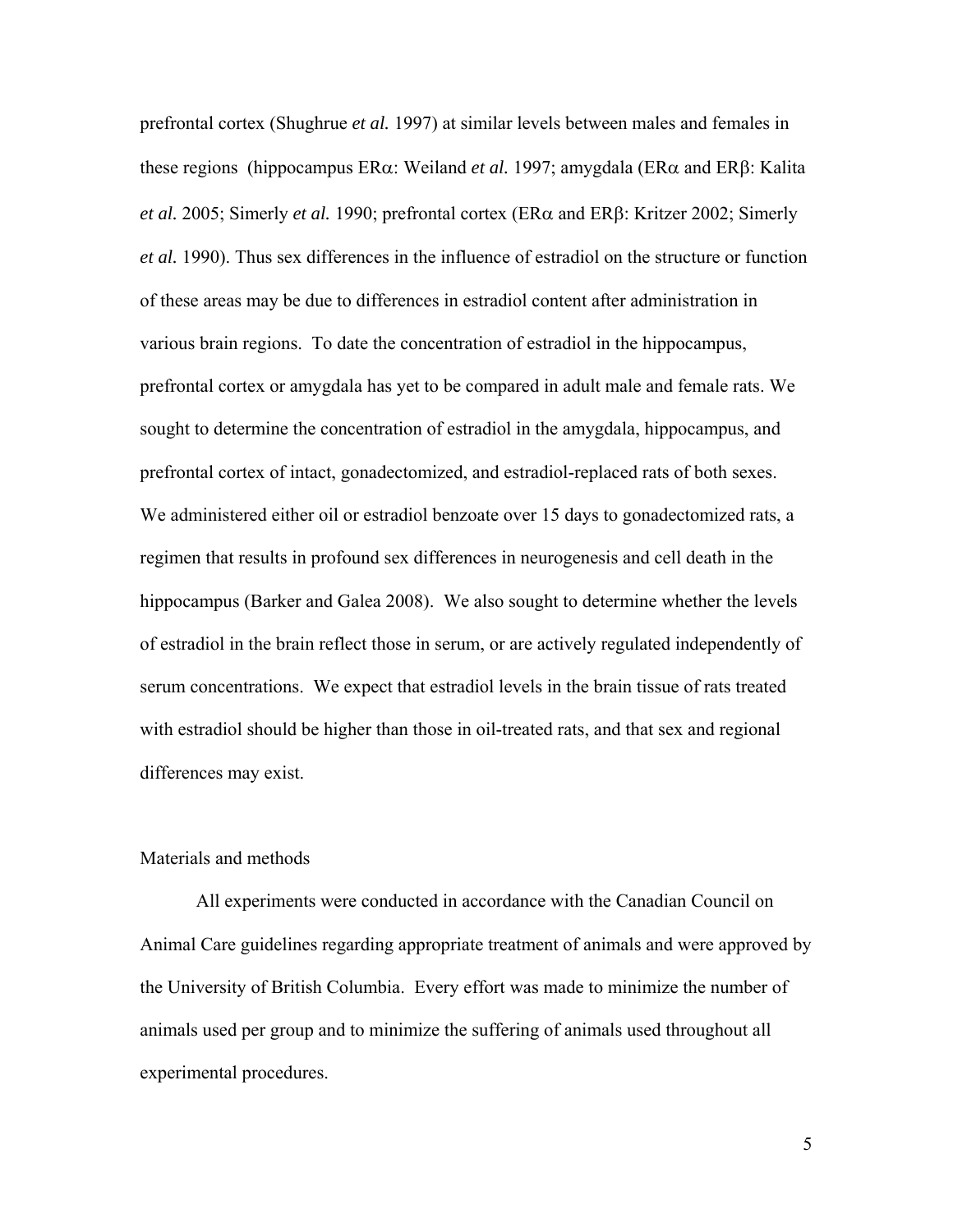# *Experimental Subjects*

Twenty-four male and twenty-seven female adult (80-90 days old) Sprague-Dawley rats (Charles River Canada, Québec, Canada) were kept on a 12-hour light-dark cycle (lights on at 0700), housed in same-sex groups of 2-3 rats in opaque polyurethane bins (48 x 27 x 20 cm) with aspen chip bedding and Purina rat chow and tap water ad libitum.

## *Procedure*

Eleven male ( $n = 5-6$  per group) and twelve female rats ( $n = 6$  per group) were gonadectomized under isoflurane anaesthesia one week after their arrival in the laboratory. Briefly, all rats were anaesthetized with 1-chloro-2, 2,2-trifluoroethyl difluoromethyl ether (isoflurane) using an initial flow rate of 4% and a maintenance flow rate of 2% during surgery. All females were bilaterally ovariectomized through bilateral flank incisions, and all males were bilaterally castrated through an incision in the scrotal sac. Beginning 7 days after surgery (Day 1), rats received subcutaneous injections of estradiol benzoate (EB; dissolved in 0.1 mL sesame oil) or sesame oil (vehicle, 0.1 mL) each day, between 1000 h and 1230 h, for 15 consecutive days (Fig. 1). This regimen was used as it has been previously shown to result in sex differences in hippocampal neurogenesis and cell death (Barker and Galea 2008). A dose of 33 µg/kg EB was used to match previous studies investigating the effects of estradiol on hippocampal neurogenesis and spine density (e.g. Barker and Galea 2008; Leranth et al. 2003; Rössler et al. 2006; Spritzer and Galea 2007; Tanapat et al. 1999; Woolley and McEwen 1993).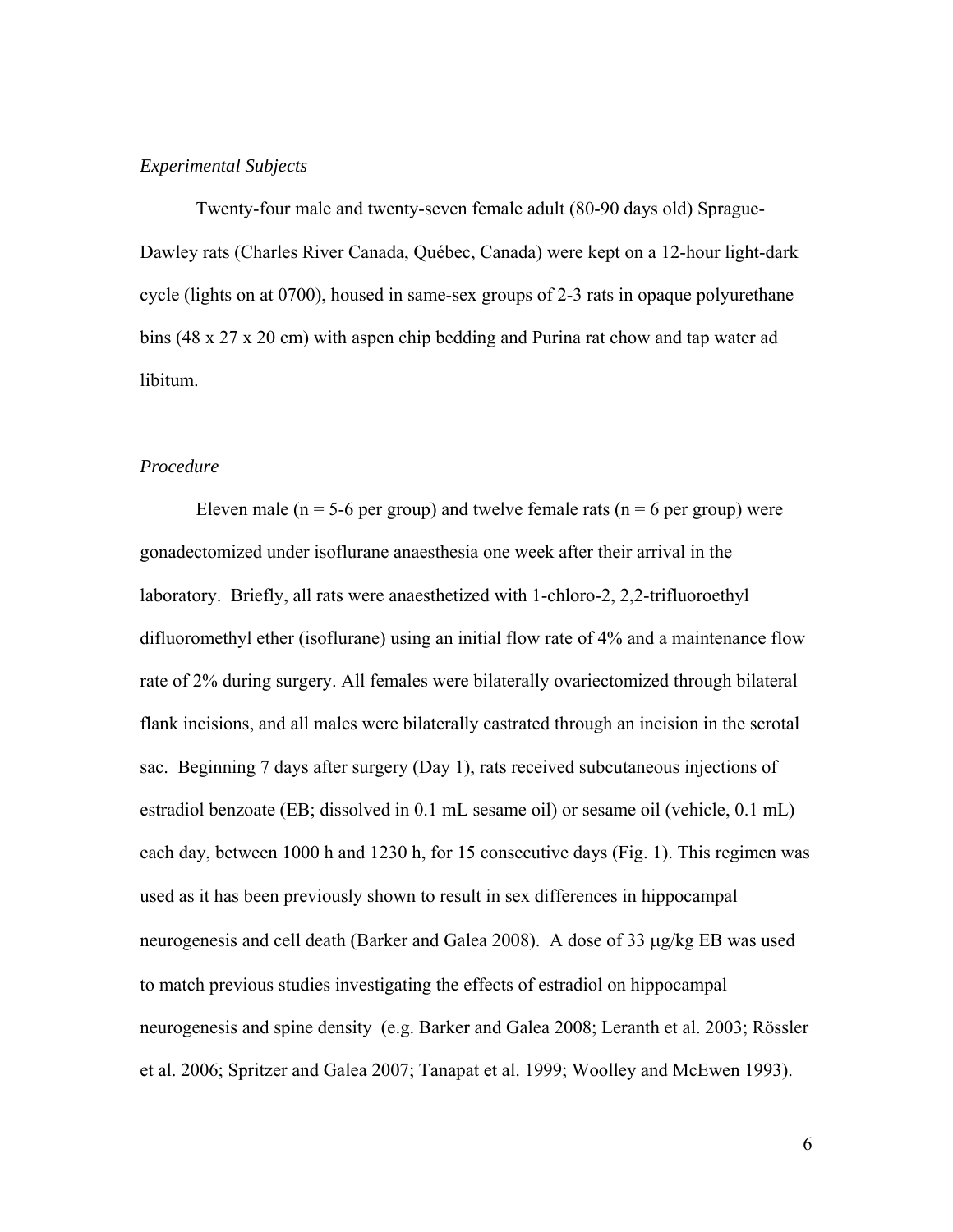Beginning 6 days after surgery (Day -1), up to 200  $\mu$ L of blood was collected from gonadectomized rats via a tail nick every 2-3 days (Fig. 1), one hour after injection (Woolley and McEwen 1993).

The remaining 6 males and 8 females were left intact and untreated, except for daily vaginal lavage of the females each day for 21 days to ensure that females were all in proestrus (and therefore maximal normal serum estradiol concentration) at the time of tissue collection. On Day 16, all rats (gonadectomized and intact) were heavily anaesthetized with isoflurane and rapidly decapitated. Trunk blood was collected from all rats, and the brain removed and dissected within 10 minutes. The hippocampus, amygdala, and prefrontal cortex were dissected out and stored at  $-80^{\circ}$ C until processing.

## *Hormone assays*

Following each blood collection, whole blood was allowed to clot at  $4^{\circ}$ C for 24 hours, then spun in a rotating centrifuge (8000 rpm for 8 minutes). The serum was collected and stored at  $-20^{\circ}$ C until processing. The estradiol concentration of each sample was measured in duplicate using a commercial radioimmunoassay kit (MP Biomedicals). Briefly,  $25 \mu L$  of each serum sample was added to each of two borosilicate glass tubes, along with a known amount of radioactive estradiol and antiestradiol antibody. After incubation at  $37^{\circ}$ C for 90 minutes, a precipitant solution was added to remove the antibody (and bound estradiol) from solution. Tubes were spun in a rotating centrifuge  $(4^{\circ}C, 1000 \text{ g}$  for 20 minutes), the liquid portion discarded and the radioactivity of the remaining pellets measured using a gamma counter. A standard curve created by adding known amounts of estradiol to tubes was used to calculate the amount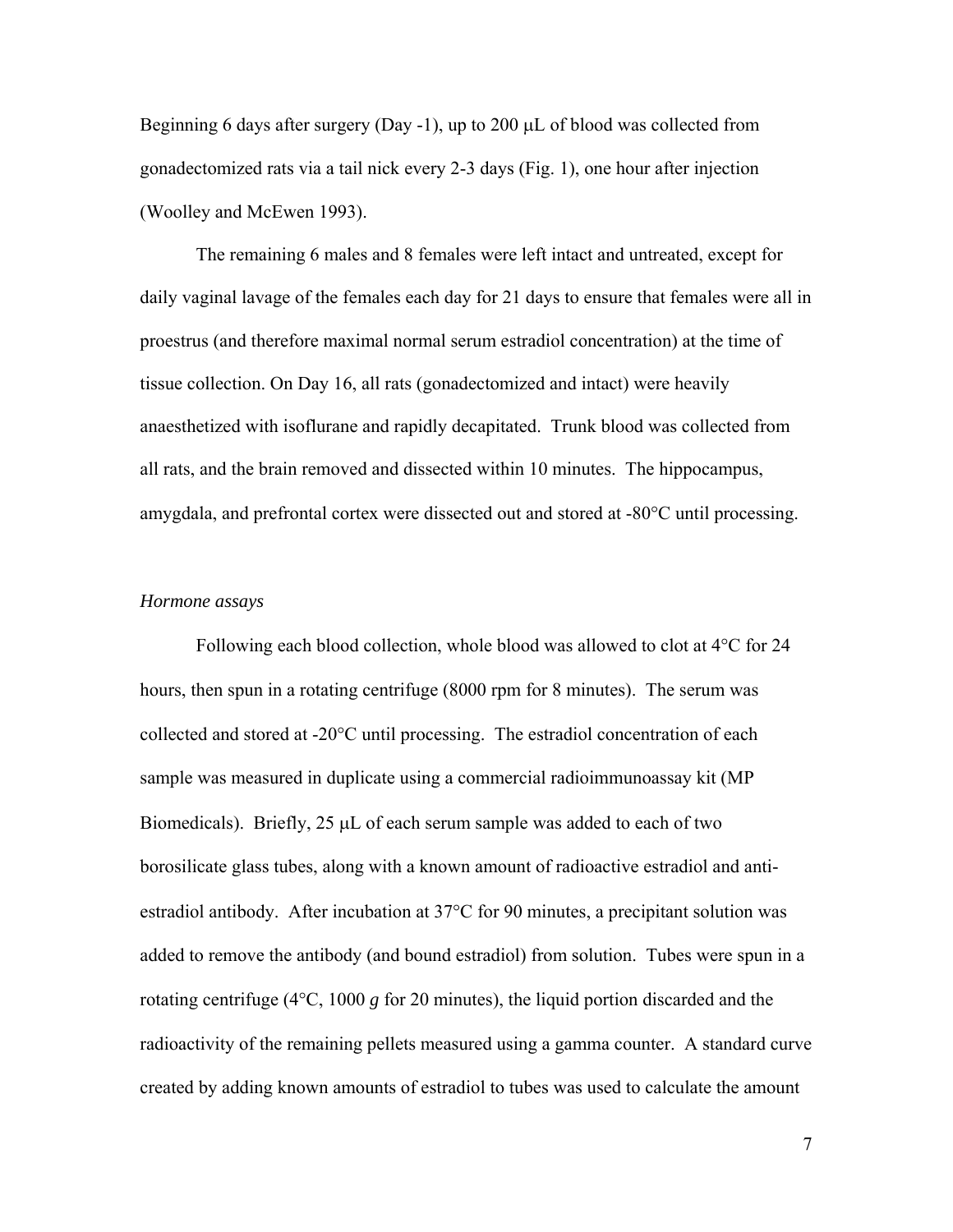of estradiol present in each experimental sample. The detection limit of this assay was 7.2 pg/mL, and the intra- and inter-assay coefficients of variation were 5.9% and 11.5%, respectively. Cross-reactivity of this kit with estrone is 20%, and below 1.6% with other steroid hormones.

Frozen brain tissue was weighed to obtain the wet weight of each brain region of interest. Tissue was then homogenized with  $400 \mu L$  of phosphate-buffered saline (ph 7.4) using a Teflon manual homogenizer, and  $25 \mu L$  of this homogenate (each sample in duplicate) was added to borosilicate glass test tubes. Two millilitres of diethyl ether was added to each tube to extract out steroid hormones, and the tubes were centrifuged  $(4^{\circ}C,$ 1000 *g* for 5 minutes), then snap-frozen in a slurry of dry ice and 70% methanol. The ether fraction was decanted, and dried down under nitrogen at  $37^{\circ}$ C. The resulting crystalline hormones were re-dissolved in  $25 \mu L$  of stripped (estradiol-free) human serum and analyzed using the radioimmunoassay kit as described above. Estradiol concentration in brain tissue was expressed in pg/g wet weight of tissue assayed.

 To verify that the method used to measure estradiol was appropriate, additional samples of brain tissue were homogenized as described above. From each of these samples, 25 µL of the homogenate was treated and re-dissolved as described above. In separate tubes,  $2.5 \mu L$  of 1000 pg/mL estradiol standard from the radioimmunoassay kit was added to an additional 22.5  $\mu$ L of the homogenate from each sample. The concentration of estradiol measured in the original samples was used to calculate expected estradiol concentrations in the samples to which standard had been added. These expected values were compared to those obtained by direct measurement by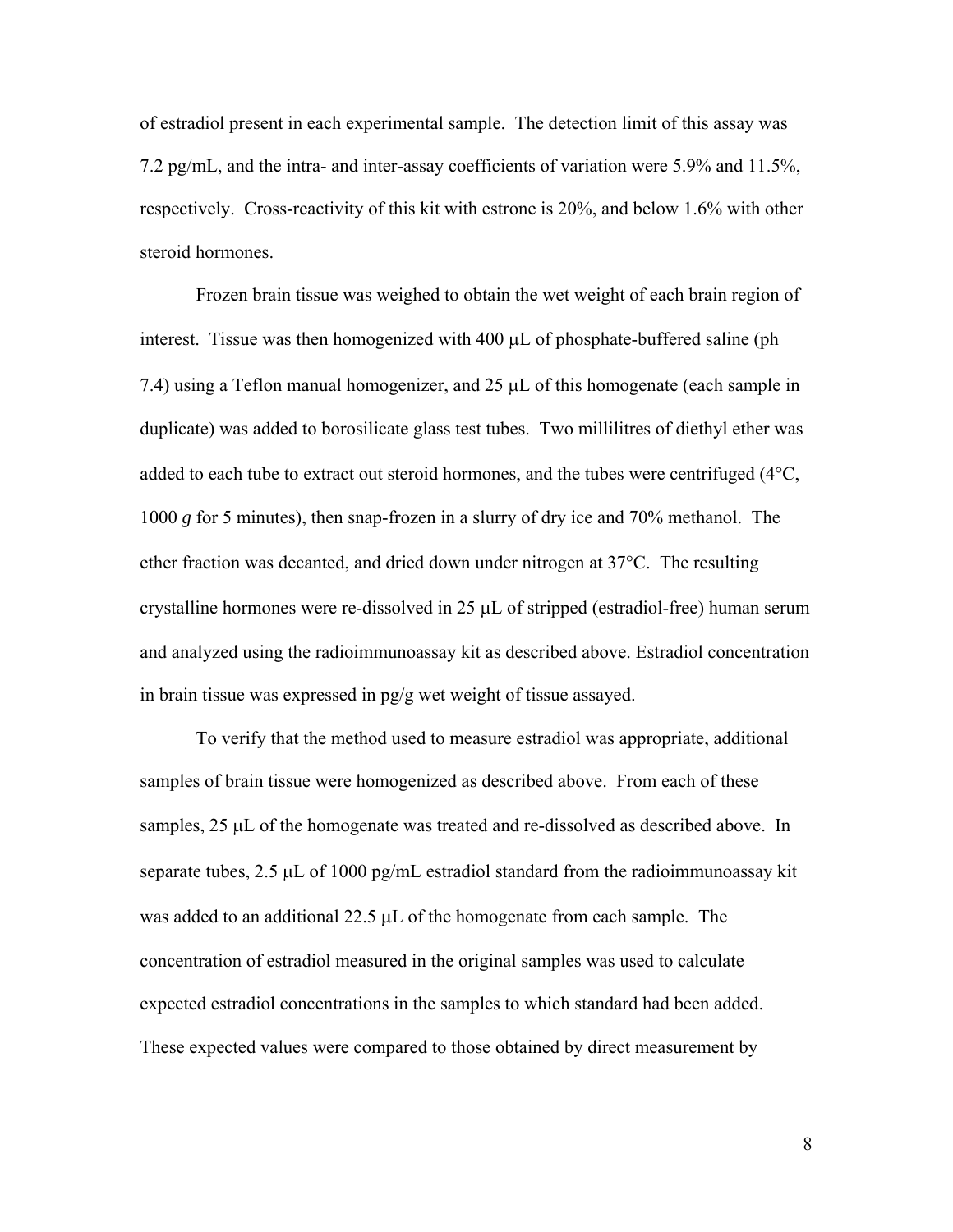radioimmunoassay. Estradiol recovery was determined by comparing spiked samples with unspiked samples from the same homogenate ( $n = 35$  pairs).

#### *Data analyses*

Concentrations of estradiol obtained from tail blood were analyzed using repeated-measures ANOVA, with sex (male, female) and treatment (oil, 15d estradiol) as between-subjects factors, and day (0 through +15) as the within-subjects factor. Estradiol concentrations in trunk blood and brain tissue on day 16 were analyzed using ANOVA, with sex and treatment (oil, 15d estradiol, intact) as between-subjects factors. Post-hoc tests utilized the Newman-Keuls procedure.

# Results

Four blood samples were missing and these values were replaced with the mean value of the group in which these animals were assigned, for the day in question (missing values were from one each: oil-treated male and EB-treated female on day +1, oil-treated male on day 7, and EB-treated male on day 15). The overall ANOVA of serum levels during days 0-15 revealed a significant main effect of group  $(F(1,19) = 182; p < 0.0001)$ and of day (F(6,114) = 8.47;  $p < 0.0001$ ), but not of sex (F(1,19) = 0.45;  $p = 0.51$ ). There was also a significant group x day interaction effect (F(6,114) = 9.22; p < 0.0001). Posthoc tests revealed that rats treated with estradiol for 15 days had higher serum levels of estradiol than oil-treated rats of the same sex from day 1 onwards (all comparisons  $p <$ 0.009; Fig. 2A).

An ANOVA of the concentration of estradiol in serum from estradiol-injected, oil-injected, and intact rats at the time of perfusion revealed a significant main effect of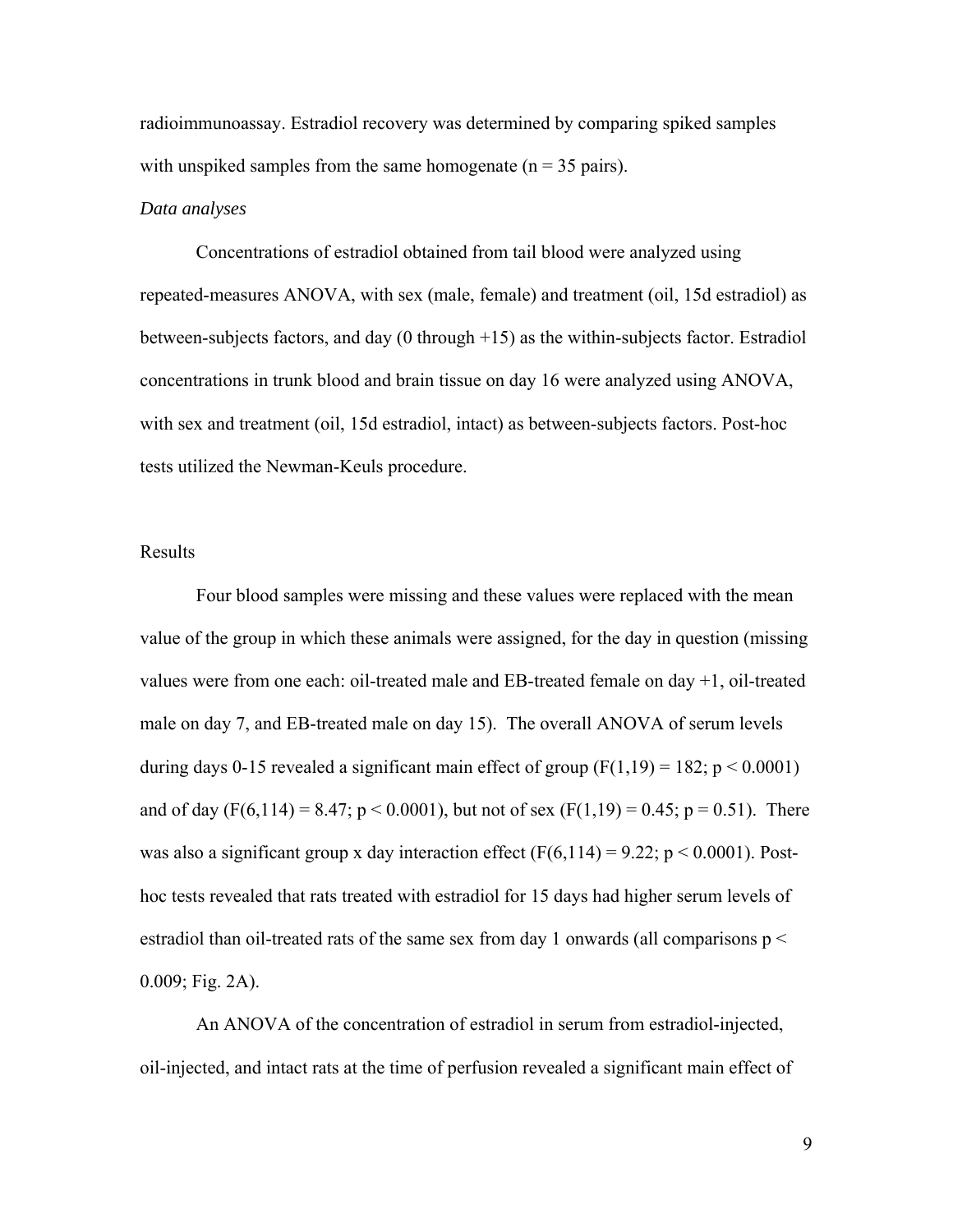group  $(F(2,31) = 57.0, p < 0.0001)$  but no significant main effect of sex  $(F(1,31) = 0.05, p$  $= 0.82$ ) or sex x group interaction effect (F(2, 31) = 2.18, p = 0.13). Post-hoc tests revealed that rats of either sex treated with estradiol for 15 days had higher serum levels of estradiol than rats treated with oil (both comparisons  $p \le 0.0001$ ). The concentration of estradiol in the serum of female rats treated with estradiol for 15 days was also higher than that of intact females in proestrus ( $p < 0.0002$ ; Fig. 2B). In male rats, serum estradiol levels of rats treated with estradiol for 15 days were higher than those in intact males ( $p < 0.0002$ ).

To verify the estradiol assay with brain tissue, the concentrations of estradiol measured in brain tissue to which estradiol had been added were highly correlated with those calculated for the same samples that were not spiked with known estradiol ( $r = 0.93$ ,  $p <$ 0.0001, Fig. 3). Recovery of estradiol was  $104 \pm 7.5\%$  in brain tissue. The experimental brain tissue was therefore also processed using ether extraction, resuspension, and radioimmunoassay.

Separate ANOVAs on the concentration of estradiol in the amygdala, hippocampus, or prefrontal cortex revealed a significant main effect of group in the amygdala (F(2,31) = 11.4, p = 0.0002; Fig. 4A), hippocampus (F(2,31) = 16.6; p = 0.00001; Fig. 4B), and prefrontal cortex  $(F(2,31) = 11.3, p = 0.0002;$  Fig. 4C). There were no other significant main or interaction effects for any region (all  $p$ 's  $> 0.19$ ;). In the amygdala and prefrontal cortex, estradiol treatment increased the concentration of estradiol above that of both oil-treated and intact animals (both  $p \le 0.0004$ ; oil vs. intact p  $= 0.85$ ). Furthermore, gonadectomy did not significantly reduce the amount of estradiol in the amygdala or prefrontal cortex compared to intact rats ( $p < 0.69$ ,  $p < 0.88$ ,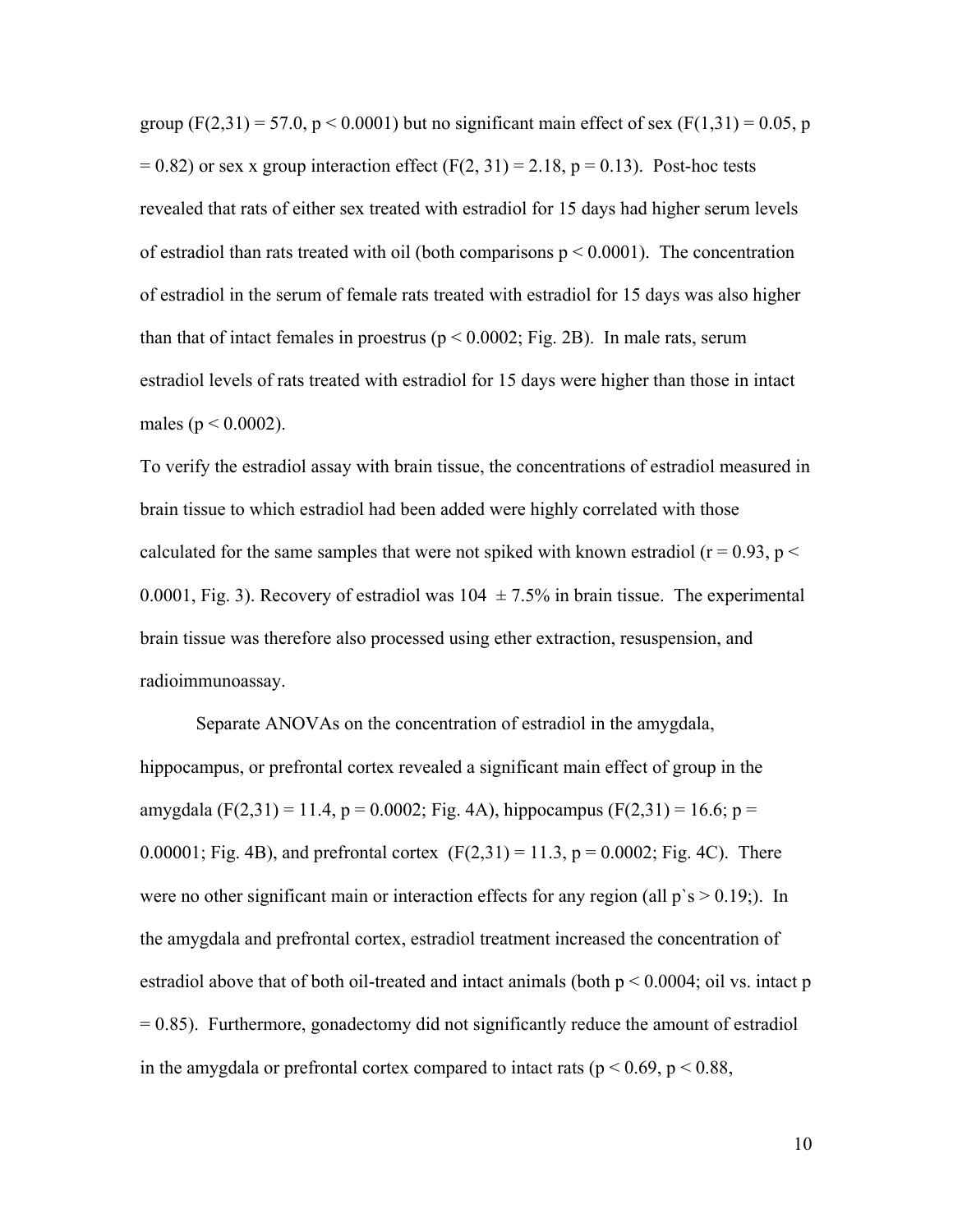respectively). In contrast gonadectomy decreased the amount of estradiol in the hippocampus ( $p < 0.002$ ). Furthermore, the estradiol treatment resulted in estradiol concentrations above both oil-treated and intact animals  $p \le 0.0001$ ,  $p \le 0.02$ , respectively). *A priori* we were interested in sex differences in differential uptake of estradiol, and *a priori* tests revealed that estradiol treatment raised the estradiol concentration in the hippocampus above that found in intact animals in males ( $p < 0.001$ ), but not females ( $p = 0.45$ ).

# Discussion

The effects of gonadectomy on estradiol concentration differed with the specific tissue examined. As expected, in serum, gonadectomized rats had lower concentrations of estradiol than their intact counterparts. Long-term gonadectomy (3 weeks) reduced estradiol concentration in the male and female hippocampus (Fig. 4B), but not in the male or female amygdala or in the female prefrontal cortex (Figs. 4B and 4C). This suggests greater local production of estradiol in the male and female amygdala and female prefrontal cortex, but perhaps not in the hippocampus or prefrontal cortex of the adult male rat. Furthermore, exogenous treatment with estradiol increased estradiol content to levels above intact animals in the amygdala, prefrontal cortex and the male hippocampus. These results further suggest that the female rat hippocampus may respond differently to exogenous estradiol than males, and that the female prefrontal cortex differs from that of males in endogenous estradiol content. In addition, our results indicate that changes in serum estradiol concentration alone do not necessarily reflect changes in estradiol concentration in brain tissue. Taken together, our results point to evidence that different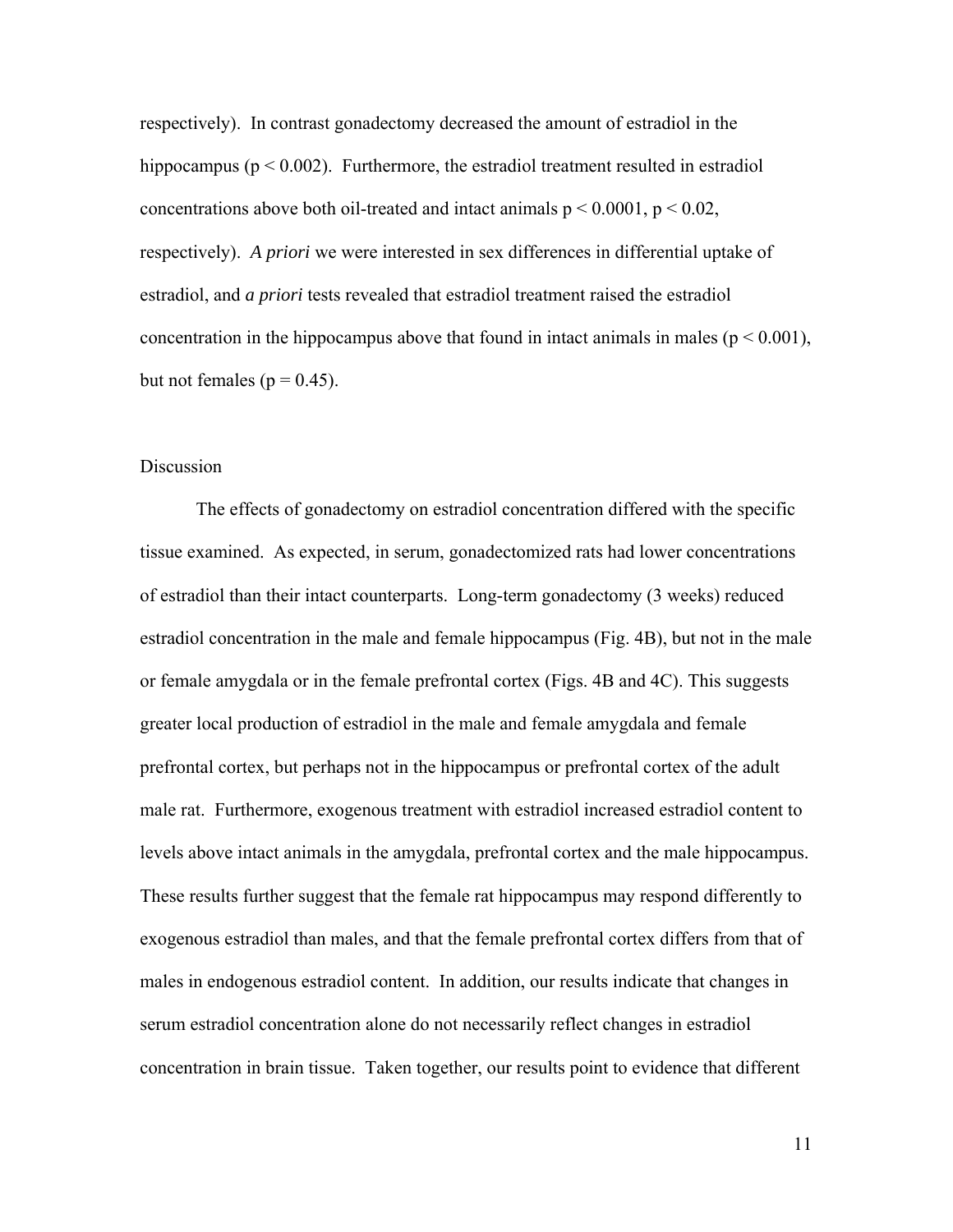brain regions differ in the uptake, storage, or metabolism of estradiol arriving from the periphery.

In intact rats, we did not find evidence for a sex difference in estradiol content in the prefrontal cortex, hippocampus, or amygdala. This is consistent with findings in perinatal rats showing that although there sex differences at birth in estradiol content in the cortex, favoring males, these sex differences were no longer evident 32 h after birth (Amateau *et al.* 2004). In contrast to our results from the adult hippocampus, in rat pups there are higher levels of estradiol in the female hippocampus compared to the male hippocampus 32 h after birth (Amateau *et al.* 2004). Despite differences in serum levels of estradiol seen in the present study, and in neural and behavioural responses to exogenous estradiol administration (e.g. Barker and Galea 2008; Gibbs and Johnson 2008), intact rats of both sexes are remarkably similar in the amount of estradiol present in various brain regions.

# *Evidence for local production of estradiol in the amygdala and prefrontal cortex but limited evidence in the hippocampus of adult female rats*

Although serum estradiol was higher in intact rats than in gonadectomized rats of the same sex, this difference was not necessarily reflected in brain tissue. In the male and female amygdala and female prefrontal cortex, the concentration of estradiol was similar in gonadectomized and intact rats, perhaps suggesting local production of estradiol in these two regions of the brain (Baulieu 1998; Tsutsui *et al.* 2000). Interestingly, only females demonstrated a reliable supply of estradiol to the prefrontal cortex in the absence of gonadal production, as estradiol levels were undetectable in the prefrontal cortex of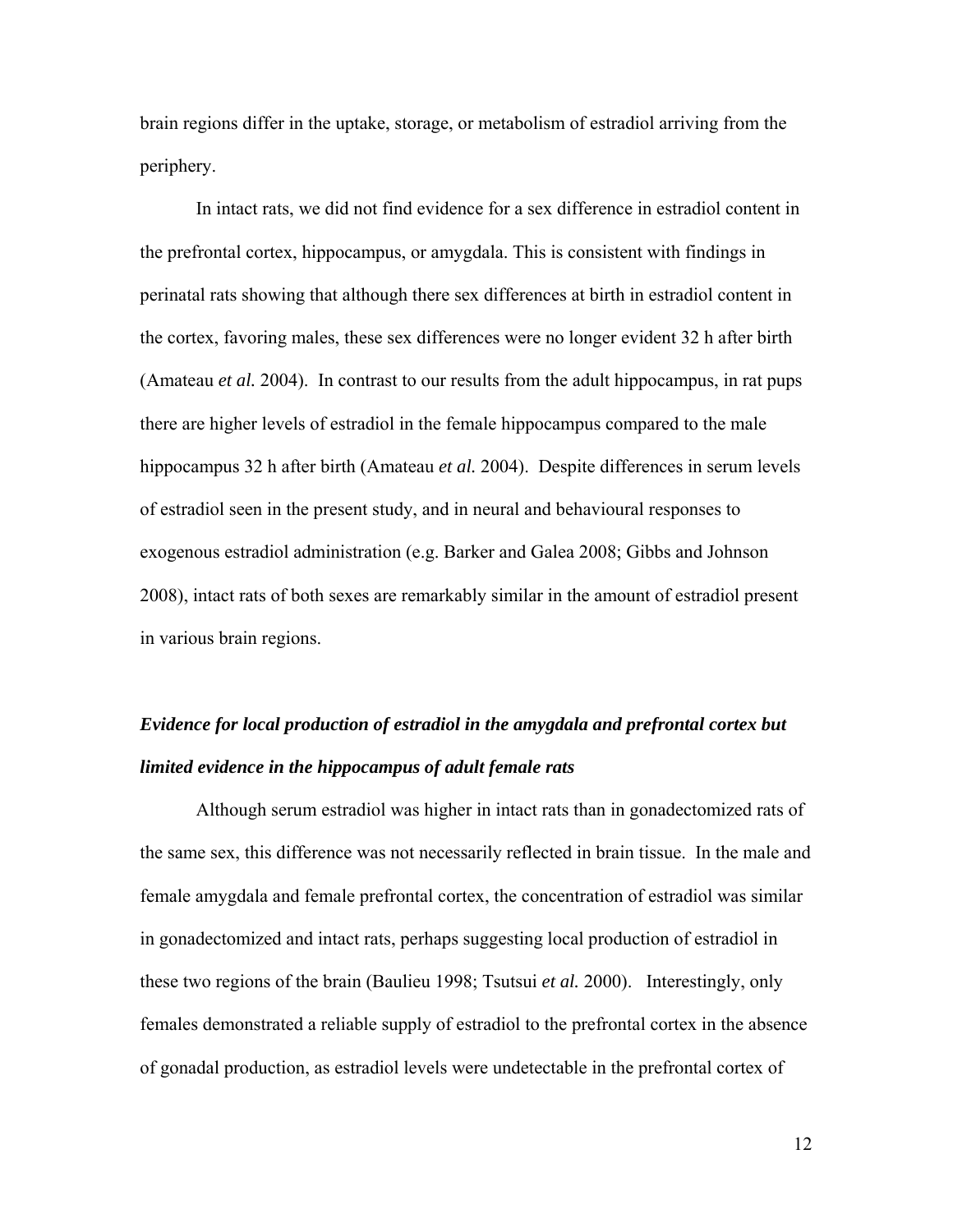gonadectomized or intact males. These findings suggest the absence of local production of estradiol in the male prefrontal cortex. However, it should be noted that the apparent absence of estradiol may be due to the detection limits of the assay we used, and that there could be estradiol present at a very low concentration in the male PFC and amygdala. To our knowledge, this is the first demonstration of estradiol content in the amygdala and prefrontal cortex of adult rats of both sexes, and the first evidence of local steroid production in the adult amygdala and female prefrontal cortex.

In the hippocampus, estradiol concentration was significantly lower in long-term gonadectomized rats than their intact counterparts, suggesting that the hippocampus did not locally synthesize *substantial* quantities of estradiol under these conditions in either sex. Male rats had no detectable estradiol in the hippocampus after gonadectomy, suggesting limited local production of estradiol, and estradiol was detected in only a single female rat. Thus it is unlikely that three weeks after gonadectomy adult rats of either sex produce substantial amounts of estradiol in the hippocampus itself under these conditions. In contrast to our findings, local endogenous production of estradiol has been reported in embryonic, perinatal and postnatal tissue of intact rats (Amateau *et al.* 2004; Prange-Kiel *et al.* 2008; Rune *et al.* 2006). However, the sex of the embryos used in these studies was not determined, so the possibility of sex differences in local estradiol production rates *in vitro* could not be assessed. Consistent with our results, Hojo *et al.* (2004) found evidence for estradiol in the hippocampus of intact adult male rats, and McCarthy's group showed that *in vivo* inhibition of aromatase in perinatal male rat pups does not affect estradiol content in the hippocampus (Amateau *et al.* 2004). Although the failure to detect estradiol in the hippocampus of adult male rats may have been due to the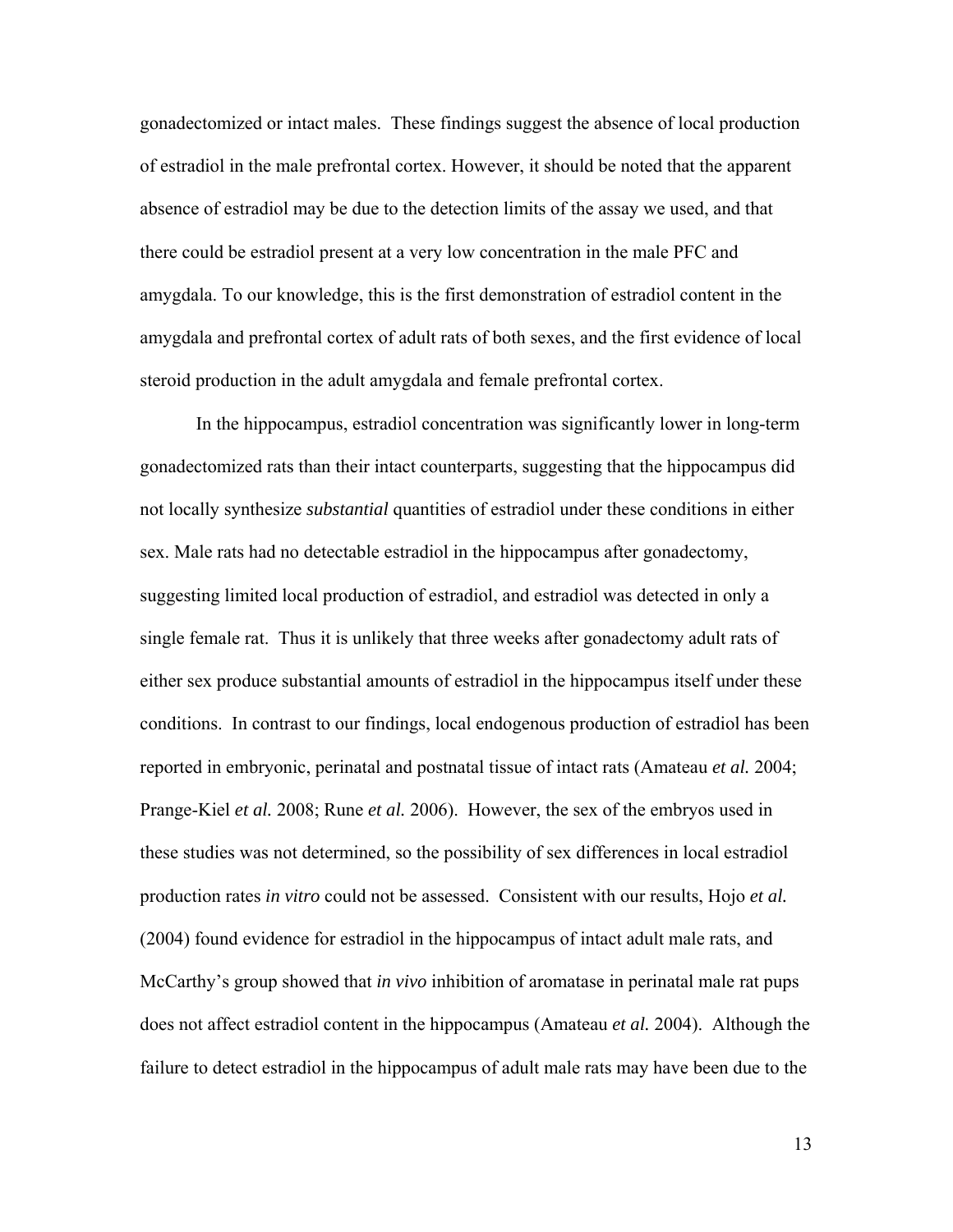detection limits of the assay, it is clear that the level of estradiol in the hippocampus is lower in gonadectomized compared to intact rats. This. suggests that local production of estradiol is limited in the hippocampus in long-term gonadectomized rats. Hippocampal slices from intact adult male rats produce estradiol after incubation with NMDA (Hojo *et al.* 2004) and hippocampal slices of intact postnatal rats produce estradiol after application of gonadotropin-releasing hormone (GnRH) (Prange-Kiel *et al.* 2008) suggesting that under different stimulating circumstances local production of estradiol may be seen in the intact adult male and female hippocampus. It is therefore possible that long-term gonadectomy alters the environment of the hippocampus, limiting or eliminating local production of estradiol.

In the present study, we used adult rats whereas prior studies used *in vitro*  systems, embryonic, perinatal and/or postnatal tissue, underscoring the possible differences between these different developmental stages and using a dissociated system. Overall, the concentrations we detected in all brain regions are considerably lower than those reported overall in embryonic brain tissue (e.g. less than 25% of the lowest mean reported by Pei *et al.* 2006) but are on the same order of magnitude as those reported in young postnatal female rats (Bixo *et al.* 1986) and female human frontal cortex (Bixo *et al.* 1995). Taken together, these studies suggest that estradiol content is much lower in adult versus embryonic brain tissue.

With the exception of the present study, there have been no studies examining the potential local production of estradiol after long-term gonadectomy in the adult male and female hippocampus, suggesting that the capacity for local estradiol production in the brain decreases with time after gonadectomy. Certainly there are a number of other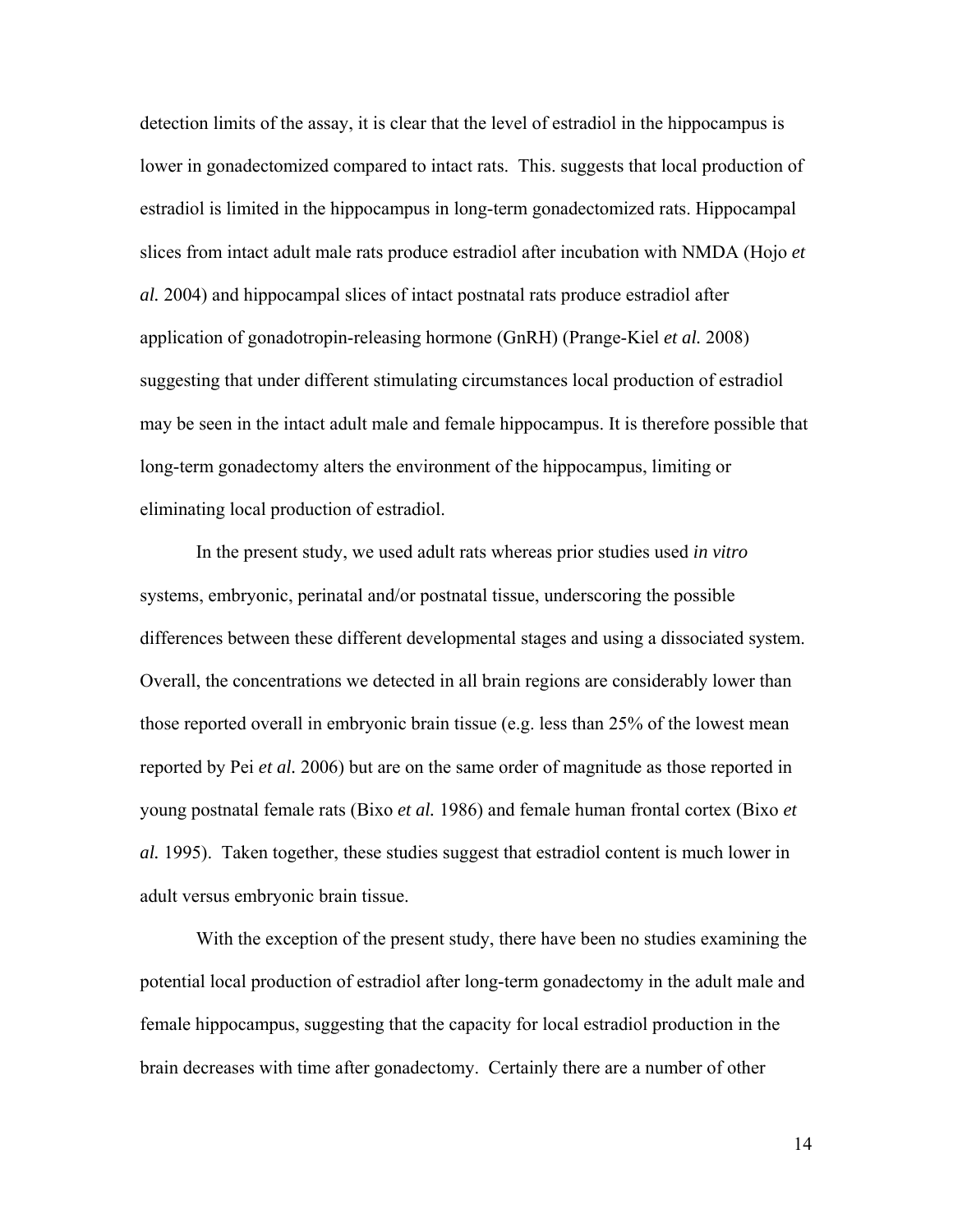changes that occur after long-term gonadectomy that could potentially alter the brain's ability to locally produce estradiol or respond to estradiol: for example, in adult females 3 or 4 wks after ovariectomy estradiol no longer upregulates cell proliferation in the dentate gyrus of the hippocampus (Tanapat et al. 2005) and 3 months after ovariectomy there are decreases in estrogen receptor (ER) β density in the brain (Rose'Meyer et al. 2003). We also cannot exclude the possibility that the hippocampus was producing estradiol and metabolizing it (for example, to catechol estrogens or estrone) or clearing it away at a higher rate than the other areas examined.

#### *Differential metabolism or sequestering of estradiol by different regions of the brain*

Systemic administration of estradiol to both males and females increased the estradiol concentration in the amygdala and prefrontal cortex to levels above those found in intact animals of the same sex, suggesting either sequestration or a relatively slow breakdown of estradiol within these brain regions. However, there was a sex difference in estradiol content in the hippocampus. Estradiol administration to gonadectomized male rats increased hippocampal estradiol levels above those found in intact males. In females, however, estradiol administration did not significantly increase hippocampal estradiol above that found in intact females. This may suggest the rapid use of estradiol, or the presence of a mechanism to restrict estradiol concentration within the female hippocampus, such as blood flow changes, metabolism differences, or lack of sequestering in female rats.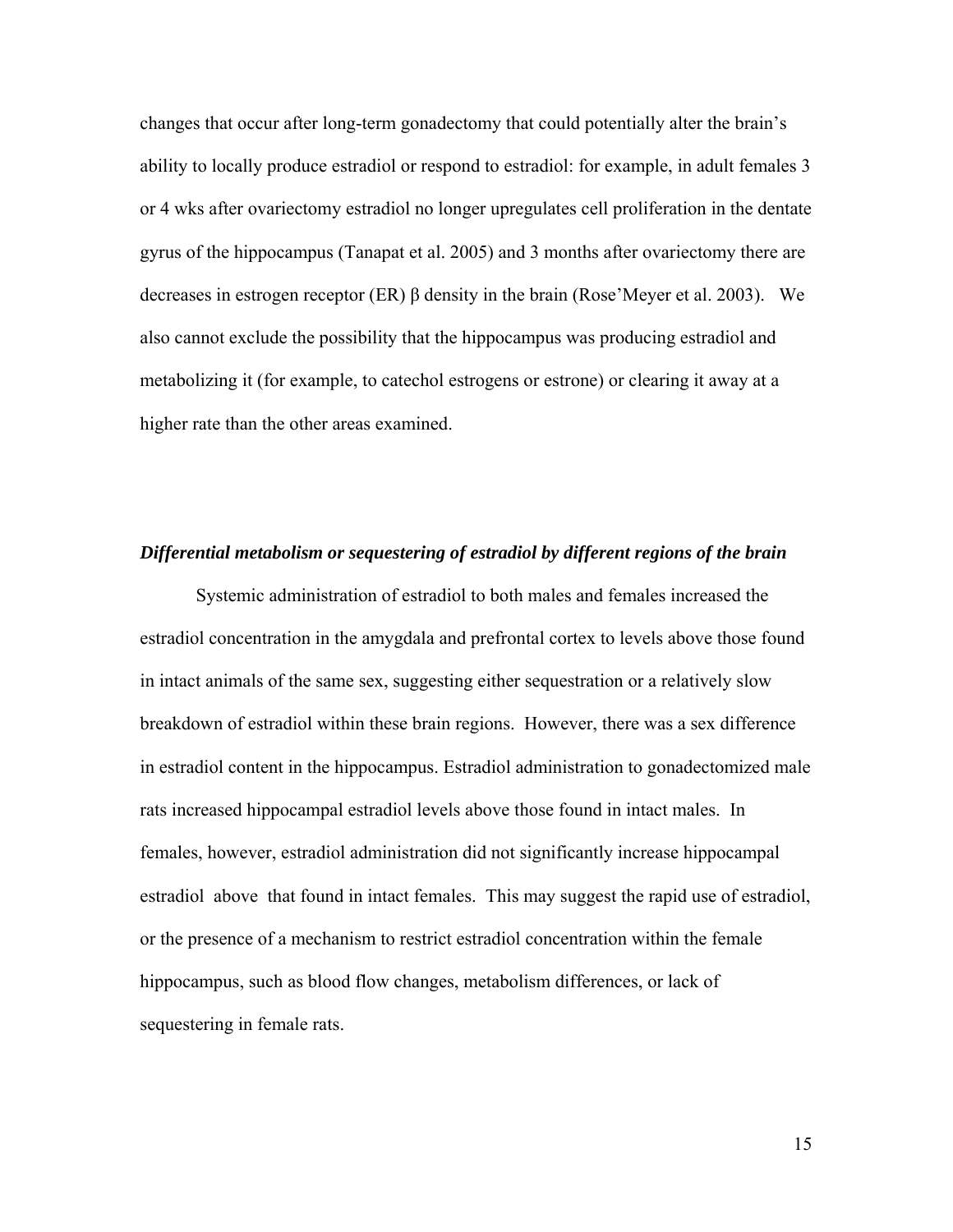Estradiol access to the hippocampus may be controlled by modulation of blood flow to particular brain regions, as estradiol administration rapidly increases blood flow to most brain regions, most notably to the frontal cortex and hippocampus (Goldman *et al.* 1976). This effect on blood flow is greater in females than in males, suggesting a potential for differential delivery of peripheral estradiol. Although increased blood flow to these regions may result in increased availability of estradiol, this could be counteracted by a concurrent increase in blood flow *from* these regions, rapidly clearing estradiol or its metabolites and maintaining normal, physiological levels of estradiol despite supra-physiological peripheral levels.

Another possible explanation for our results is differential metabolism of estradiol in different brain regions. For example, estradiol within the hippocampus may be efficiently converted to a variety of metabolites (e.g. by oxidation or conjugation; Martucci and Fishman 1993; Raftogianis et al. 2000, as well as conversion to estrone Akinola *et al.* 1996; Miettinen *et al.* 1996; Wu *et al.* 1993) that would not necessarily be detectable, but could be related to behavioural or neural effects of estradiol administration (Barha et al. *in press;* Zhu and Conney 1998). In the amygdala and prefrontal cortex, on the other hand, the metabolism of estradiol may not proceed as rapidly or as efficiently, allowing estradiol arriving from the periphery to accumulate in these regions. Similar effects have been reported from the intake of dietary phytoestrogens, after which various phytoestrogens (daidzein, genistein, and equol) are increased in the frontal cortex and amygdala, but not in the hippocampus, of intact male rats (Lund *et al.* 2001). There is evidence for sex differences in the metabolism of estrogens within the brain; for example, the enzyme CYP1B1 (which metabolizes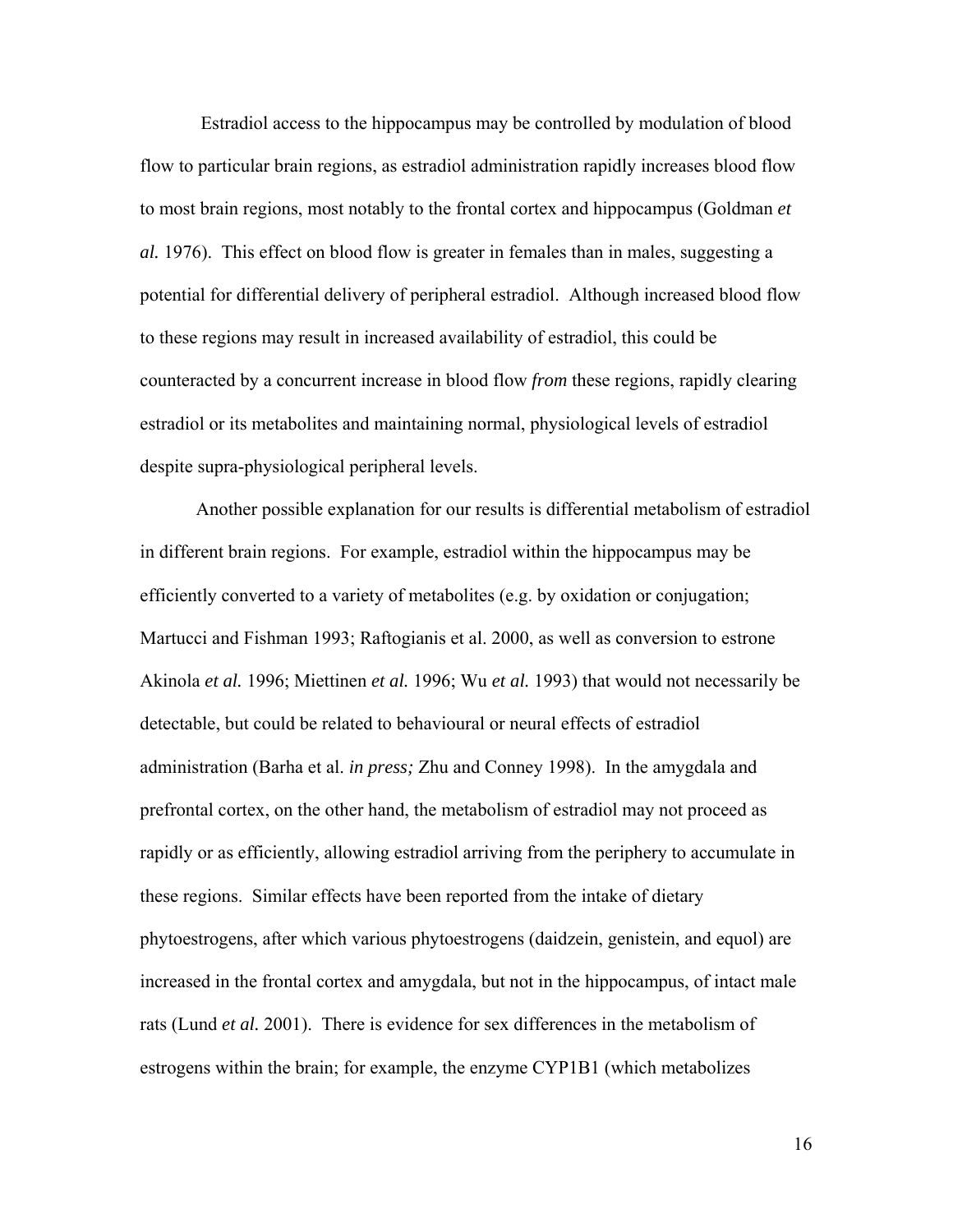estradiol to catecholestrogens) is widely distributed in the female rhesus monkey brain (including the frontal cortex, hippocampus, and amygdala), but in males is primarily restricted to the hippocampus (Scallet *et al.* 2005). Thus it is possible that metabolism of estrogens within the brain also differs in males and females.

 The differences in estradiol concentrations between brain regions may be due to specific sequestration and storage of estradiol in particular regions. For example, the hypothalamus accumulates more estradiol from the periphery than does the cortex in female rats (Feder *et al.* 1974), and in male and female guinea pigs (Eaton et al. 1975; Sholl and Goy 1981). Within the amygdala of both male and female rats, a substantial population of cells selectively take up peripheral estradiol into their nuclei, whereas in the hippocampus a much smaller subset of cells take up peripheral estradiol (Parvizi et al. 1985; Pfaff and Keiner 1973; Stumpf and Sar 1971). This sequestration may in part be due to differences in the number of ERs present in the different brain regions, as the presence of more ERs would be expected to increase the amount of estradiol that could be bound and sequestered within a cell. Overall levels of  $ER\beta$  and its mRNA are similar in the hippocampus and amygdala in both sexes (Kalita *et al.* 2005), but the density of cells containing  $ER\alpha$  mRNA is higher in the amygdala than in the hippocampus, in both male and female rats (Simerly *et al.* 1990). The amygdala therefore has the potential to hold more estradiol than the hippocampus, and we found estradiol levels in the amygdala approximately twice those in the hippocampus.

# *Estradiol concentrations do not clearly explain sex differences in the behavioural or neural effects of estradiol treatment*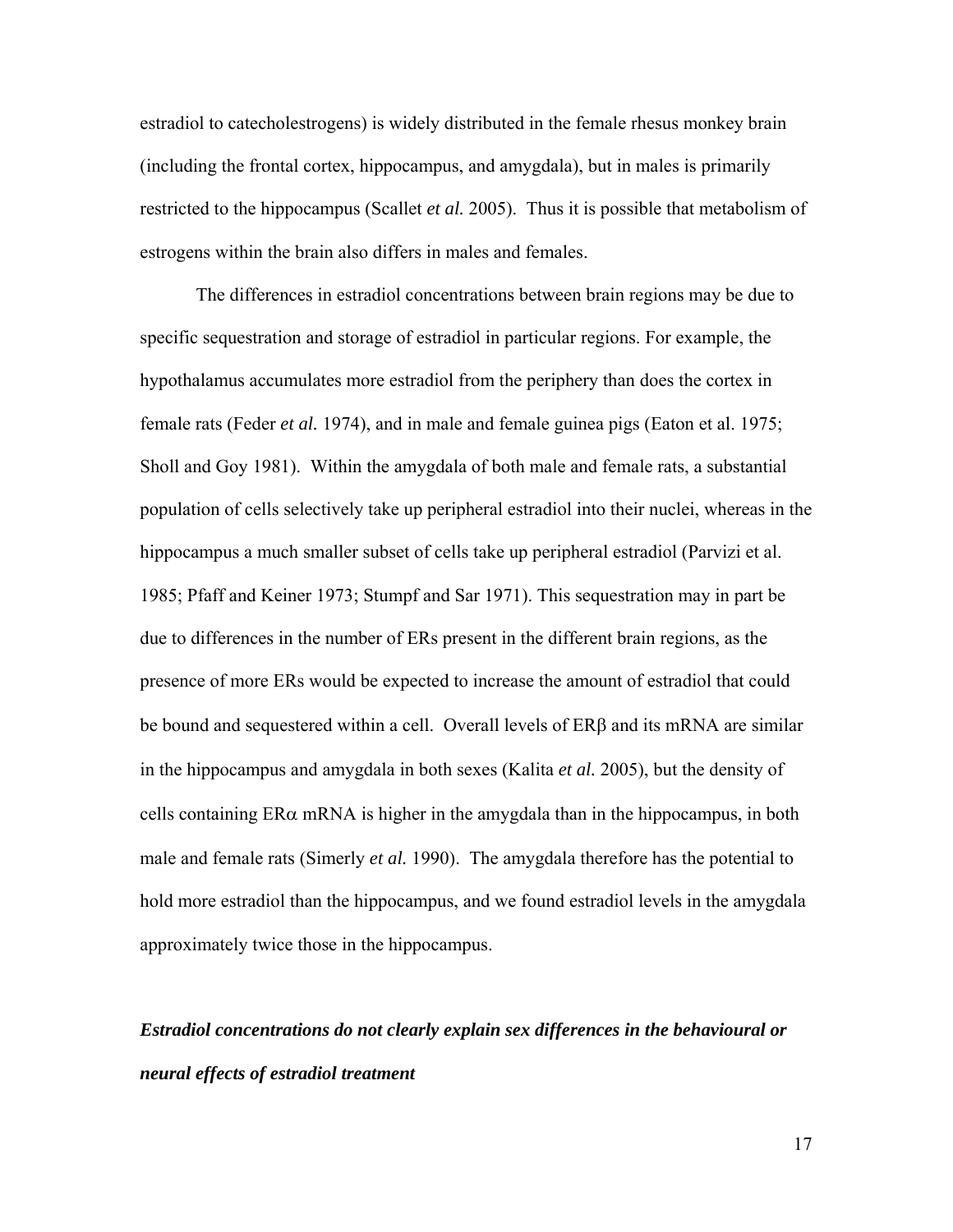Perhaps surprisingly, the present study did not show dramatic sex differences in estradiol concentration in any brain area examined, despite the fact that estradiol can have disparate effects in males versus females, particularly in the hippocampus and amygdala. The lack of dramatic differences in estradiol concentration in the hippocampus of adult rats was somewhat surprising, given the sex differences in the effects of estradiol on the hippocampus (Barker and Galea 2008; Leranth et al. 2003). Although the absolute tissue concentration of estradiol was similar in males and females, the relationship between serum and tissue concentrations of estradiol differed between the sexes. For example, intact males had lower serum estradiol concentrations than intact females, but the estradiol concentration in the hippocampus of intact rats was similar in both sexes. Furthermore, exogenous estradiol raised serum estradiol concentrations to similar levels in both sexes, but raised the concentration of estradiol in the hippocampus above that of intact rats only in males. In addition, although serum estradiol levels in gonadectomized rats were similar, ovariectomized females had detectable levels of estradiol in all three brain regions examined, whereas none of the oil-treated males had detectable levels of estradiol in the hippocampus or prefrontal cortex. Such results could potentially be explained by sex differences in ER levels, however, overall levels of estrogen binding and  $ER\alpha$  and  $ER\beta$  levels in the cortex, hippocampus, and amygdala are very similar in male and female rats (Barley *et al.* 1977; Lieberburg *et al.* 1980; Ogren *et al.* 1976; Weiland *et al.* 1997; Kritzer 2002; Simerly *et al.* 1990). However, it remains possible that subtle sex differences in localization of ERs within particular brain regions or their inputs determine the extent to which estradiol can affect those regions and the behaviours they mediate, in males and females(Isgor and Watson 2005; Mazzucco et al. 2006).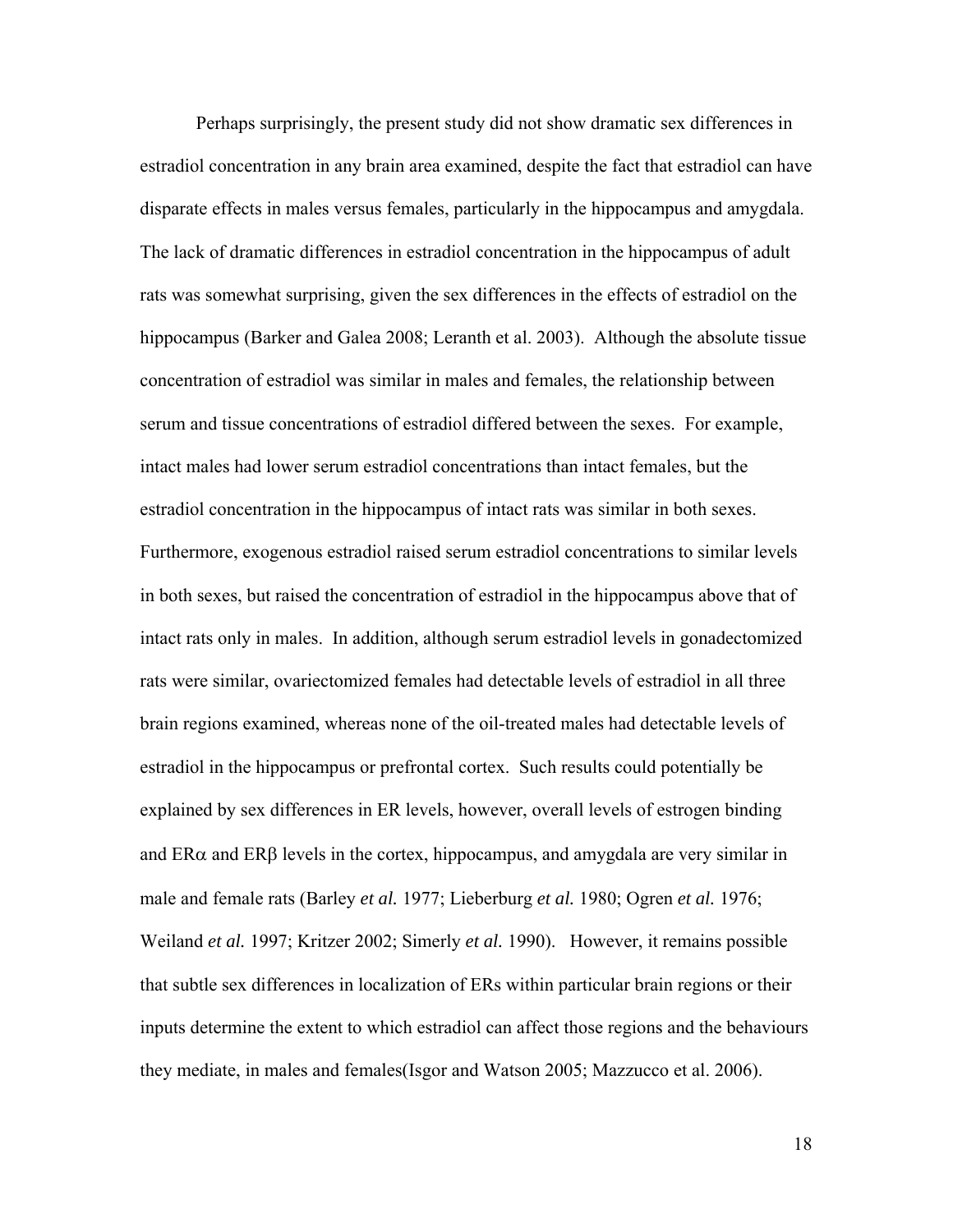# **Conclusions**

 We have demonstrated that intact male and female rats, though they differ in serum concentration of estradiol, have similar estradiol content in the amygdala and hippocampus. Gonadectomy substantially reduces the serum concentration of estradiol in both sexes, but does not reduce estradiol in the female amygdala or prefrontal cortex, consistent with reports that regions of the adult brain are capable of local synthesis of steroid hormones (Baulieu 1998; Naftolin 1994; Tsutsui *et al.* 2000). However, longterm gonadectomy in males reduces estradiol content of the hippocampus to undetectable levels, and both intact and gonadectomized males had no detectable levels of estradiol in the prefrontal cortex, providing little evidence for local production of estradiol in the male hippocampus or prefrontal cortex. It is also possible that levels of estradiol were present in low amounts that were beyond the detection limit of our assay and future studies should examine this possibility. However this does not negate the fact that levels of estradiol were lower in the male and female hippocampus and the male amygdala after approximately one month after gonadectomy, suggesting limited local production of estradiol under these conditions. Administration of estradiol to gonadectomized rats increases estradiol concentration in the amygdala and prefrontal cortex to roughly the same levels in both sexes. Thus in the current study we provide evidence for sex differences in the concentration of estradiol in the amygdala, PFC and hippocampus under different hormonal conditions.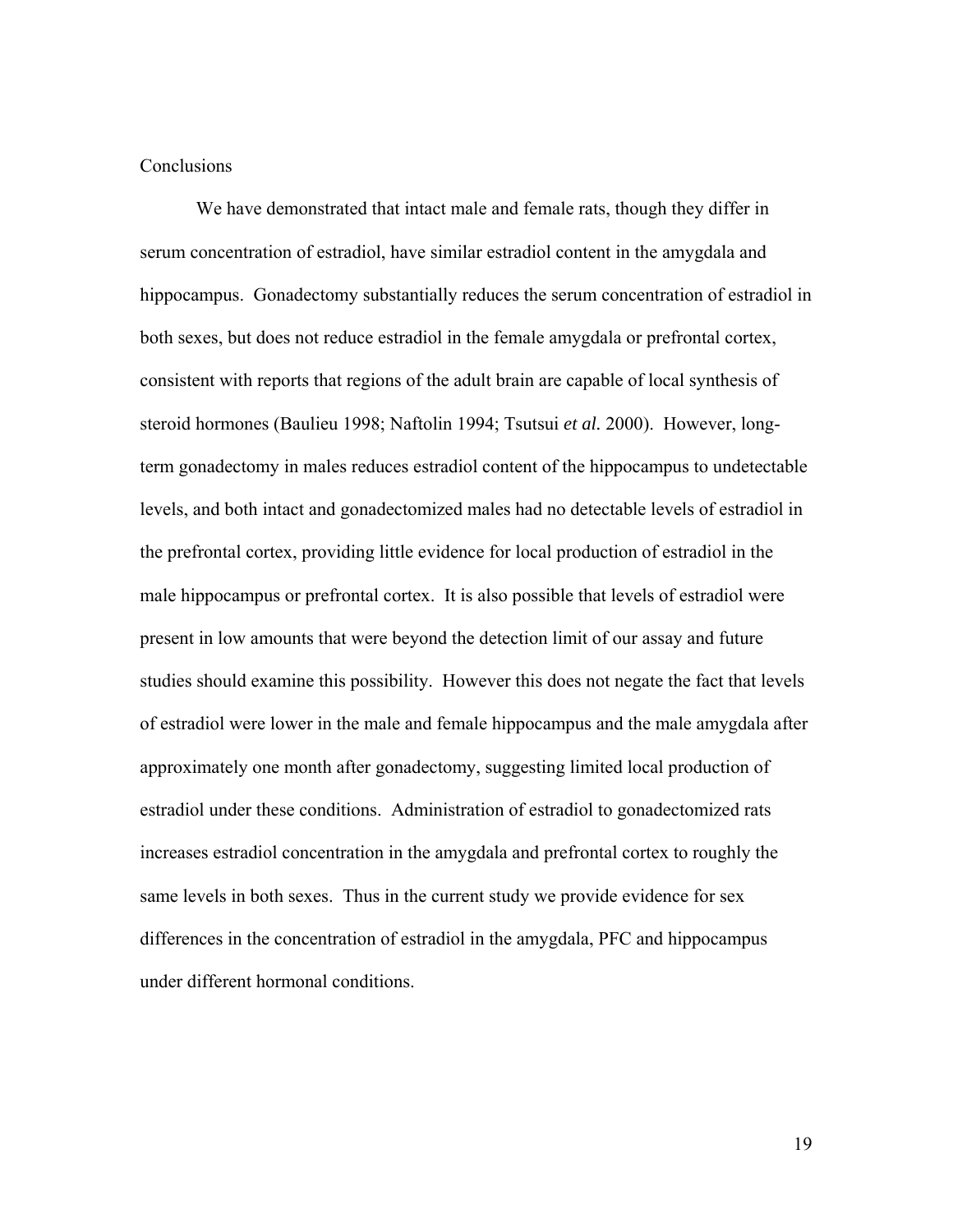Acknowledgements

We would like to thank Dr. Matthew Hill, Stephanie Lieblich, Ryan McLaughlin, Devaleena Pradhan, Kimberly Schmidt, Dr. Kiran Soma for practical and technical assistance, and Cindy Barha and Stephanie Lieblich for comments on this manuscript. This work was supported by an operating grant from the Canadian Institutes for Health Research MOP-62929 to LAMG. JMB was the recipient of a postgraduate trainee award from the Alzheimer's Society of Canada. LAMG is a Michael Smith Senior Scholar.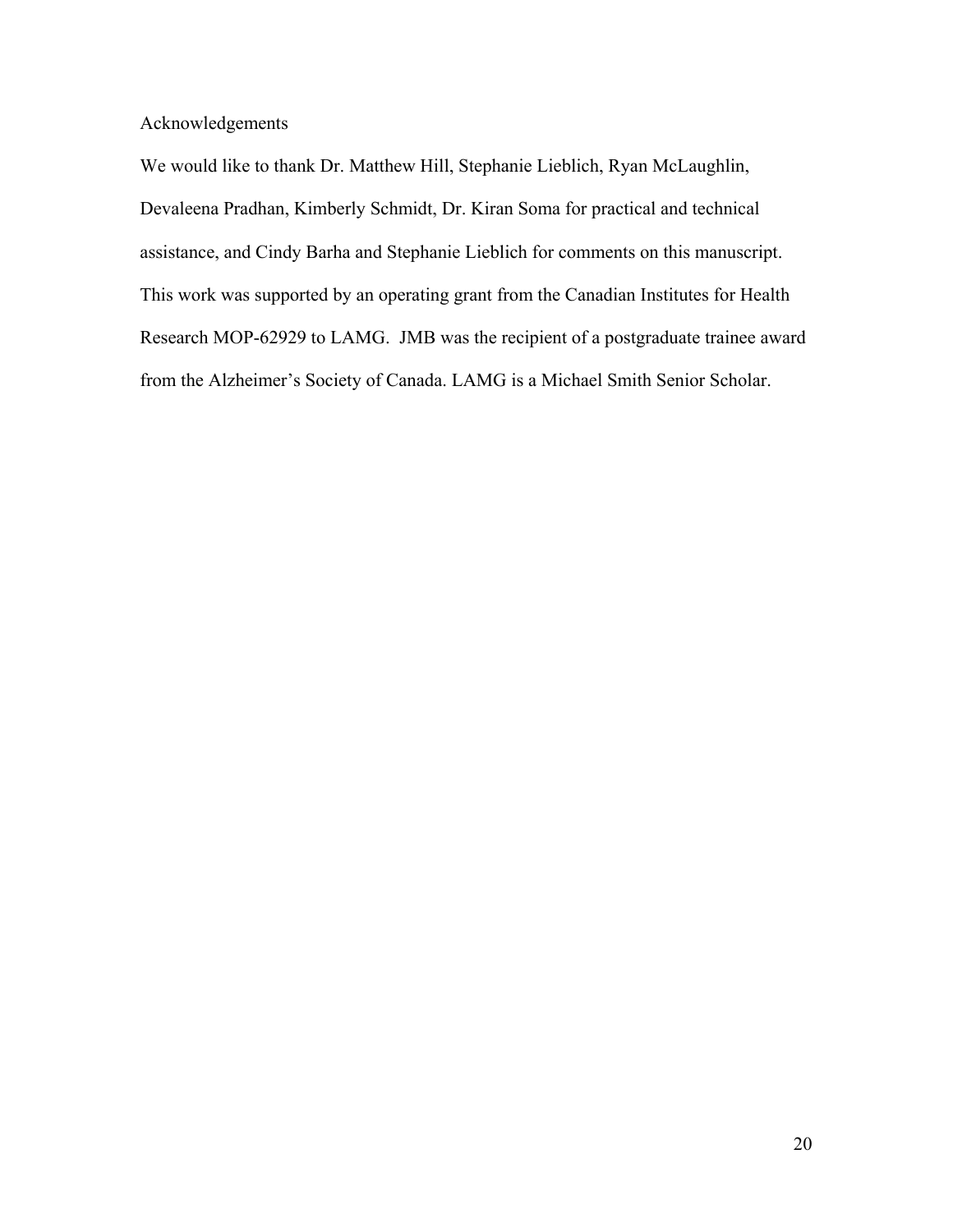References

- Akinola L.A., Poutanen M., Vihko R., 1996. Cloning of rat 17 beta-hydroxysteroid dehydrogenase type 2 and characterization of tissue distribution and catalytic activity of rat type 1 and type 2 enzymes. *Endocrinology* 137, 1572-1579.
- Alejandre-Gomez M., Garcia-Segura L.M., Gonzalez-Burgos I., 2007. Administration of an inhibitor of estrogen biosynthesis facilitates working memory acquisition in male rats. *Neuroscience Research* 58, 272-277.
- Amateau S.K., Alt J.J., Stamps C.L., McCarthy M.M., 2004. Brain estradiol content in newborn rats: sex differences, regional heterogeneity, and possible de novo synthesis by the female telencephalon. *Endocrinology* 145, 2906-2917.
- Barha C.K., Lieblich S.E., Galea L.A.M., *in press*. Different forms of oestrogens rapidly upregulate hippocampal cell proliferation in the dentate gyrus of young female rats. *Journal of Neuroendocrinology*
- Barker J.M., Galea L.A.M., 2008. Repeated estradiol administration alters different aspects of neurogenesis and cell death in the hippocampus of female, but not male, rats. *Neuroscience* 152, 888-902.
- Barley J., Ginsburg M., Maclusky N.J., Morris I.D., Thomas P.J., 1977. Sex differences in the distribution of cytoplasmic oestrogen receptors in rat brain and pituitary: effects of gonadectomy and neonatal androgen treatment. *Brain Research* 129, 309-318.
- Baulieu E.E., 1998. Neurosteroids: a novel function of the brain. *Psychoneuroendocrinology* 23, 963-987.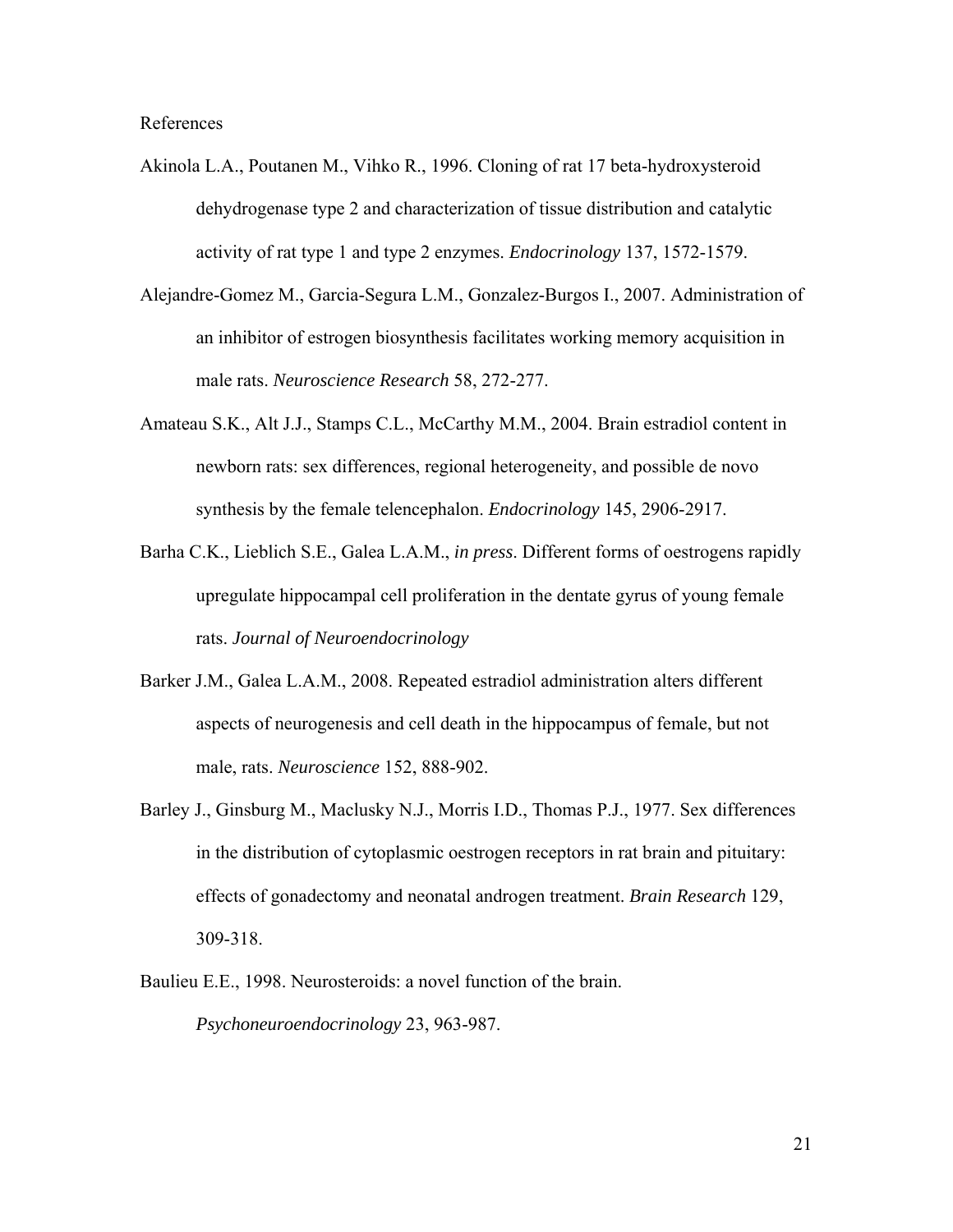- Bixo M., Bäckström T., Winblad B., Selstan G., Andersson A., 1986. Comparison between pre- and postovulatory distributions of oestradiol and progesterone in the brain of the PMSG-treated rat. *Acta Physiologica Scandinavica* 128, 241-246.
- Bixo M., Bäckström T., Winblad B., Andersson A., 1995. Estradiol and testosterone in specific regions of the human female brain in different endocrine states. *Journal of Steroid Biochemistry and Molecular Biology* 55, 297-303.
- Carrillo B., Pinos H., Guillamón A., Panzica G., Collado P., 2007. Morphometrical and neurochemical changes in the anteroventral subdivision of the rat medial amygdala during estrous cycle. *Brain Research* 1150, 83-93.
- Cooke B.M., Breedlove S.M., Jordan C.L., 2003. Both estrogen receptors and androgen receptors contribute to testosterone-induced changes in the morphology of the medial amygdala and sexual arousal in male rats. *Hormones and Behavior* 43, 336-346.
- Eaton G.G., Goy R.W., Resko J.A., 1975. Brain uptake and metabolism of estradiol benzoate and estrous behavior in ovariectomized guinea pigs. *Hormones and Behavior* 6, 81-97.
- Feder H.H., Siegel H., Wade G.N., 1974. Uptake of (6,7-3H)estradiol-17beta in ovariectomized rats, guinea pigs, and hamsters: correlation with species differences in behavioral responsiveness to estradiol. *Brain Research* 71, 93-103.
- Galea L.A.M., Kavaliers M., Ossenkopp K.P., Innes D., Hargreaves E.L., 1994. Sexually dimorphic spatial learning varies seasonally in two populations of deer mice. *Brain Research* 635, 18-26.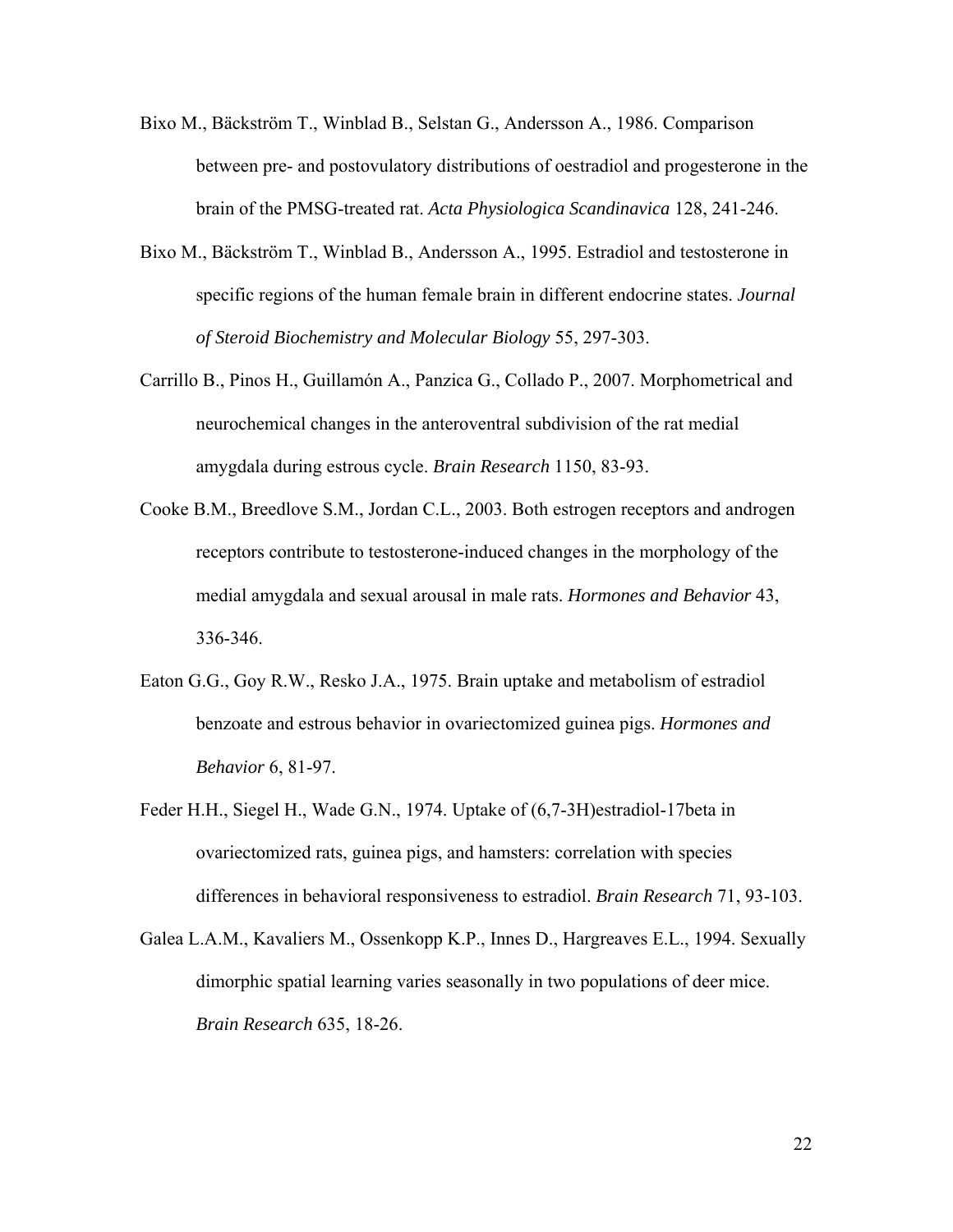- Galea L.A.M., Kavaliers M., Ossenkopp K.P., Hampson E., 1995. Gonadal hormone levels and spatial learning performance in the Morris water maze in male and female meadow voles, Microtus pennsylvanicus. *Hormones and Behavior* 29, 106-125.
- Galea L.A.M., Kavaliers M., Ossenkopp K.P., 1996. Sexually dimorphic spatial learning in meadow voles Microtus pennsylvanicus and deer mice Peromyscus maniculatus. *Journal of Experimental Biology* 199, 195-200.
- Galea L.A.M., Spritzer M.D., Barker J.M., Pawluski J.L., 2006. Gonadal hormone modulation of hippocampal neurogenesis in the adult. *Hippocampus* 16, 225-232.
- Gibbs R.B., Johnson D.A., 2008. Sex-specific effects of gonadectomy and hormone treatment on acquisition of a 12-arm radial maze task by Sprague Dawley rats. *Endocrinology* 149, 3176-3183.
- Goldman H., Skelley E.B., Sandman C.A., Kastin A.J., Murphy S., 1976. Hormones and regional brain blood flow. *Pharmacology, Biochemistry and Behavior* 5, 165-169.
- Gupta R.R., Sen S., Diepenhorst L.L., Rudick C.N., Maren S., 2001. Estrogen modulates sexually dimorphic contextual fear conditioning and hippocampal long-term potentiation (LTP) in rats. *Brain Research* 888, 356-365.
- Hajszan T., Maclusky N.J., Johansen J.A., Jordan C.L., Leranth C., 2007. Effects of androgens and estradiol on spine synapse formation in the prefrontal cortex of normal and testicular feminization mutant male rats. *Endocrinology* 148, 1963- 1967.
- Hao J., Rapp P.R., Leffler A.E., Leffler S.R., Janssen W.G.M., Lou W., McKay H., Roberts J.A., Wearne S.L., Hof P.R., Morrison J.H., 2006. Estrogen alters spine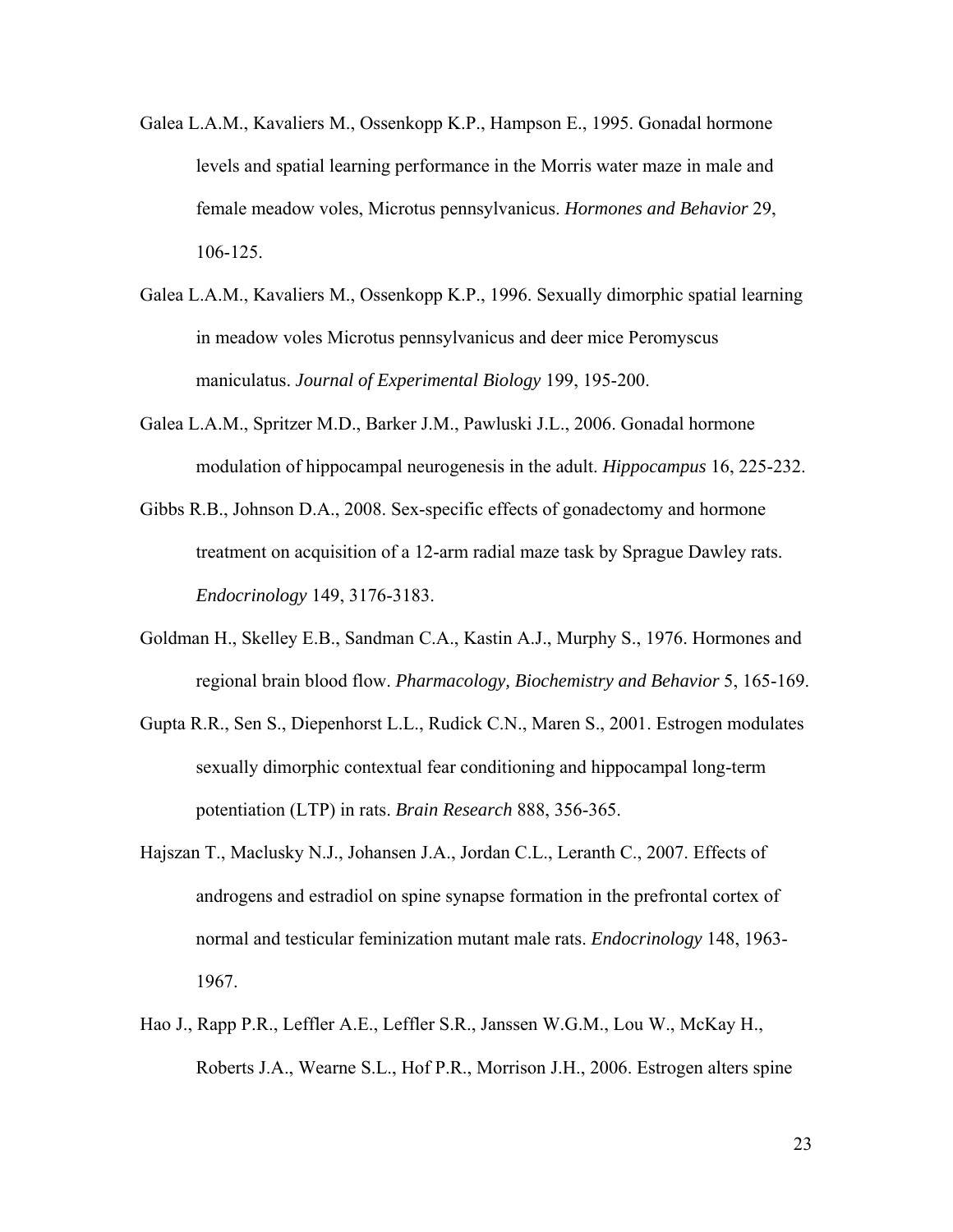number and morphology in prefrontal cortex of aged female rhesus monkeys. *Journal of Neuroscience* 26, 2571-2578.

- Harness A., Jacot L., Scherf S., White A., Warnick J.E., 2008. Sex differences in working memory. *Psychological Reports* 103, 214-218.
- Hines M., Allen L.S., Gorski R.A., 1992. Sex differences in subregions of the medial nucleus of the amygdala and the bed nucleus of the stria terminalis of the rat. *Brain Research* 579, 321-326.

Hojo Y., Hattori T.-a., Enami T., Furukawa A., Suzuki K., Ishii H.-t., Mukai H., Morrison J.H., Janssen W.G.M., Kominami S., Harada N., Kimoto T., Kawato S., 2004. Adult male rat hippocampus synthesizes estradiol from pregnenolone by cytochromes P45017alpha and P450 aromatase localized in neurons. *Proceedings of the National Academy of Science of the United States of America* 101, 865-870.

- Holmes M.M., Wide J.K., Galea L.A.M., 2002. Low levels of estradiol facilitate, whereas high levels of estradiol impair, working memory performance on the radial arm maze. *Behavioral Neuroscience* 116, 928-934.
- Isgor C., Watson S.J., 2005. Estrogen receptor alpha and beta mRNA expressions by proliferating and differentiating cells in the adult rat dentate gyrus and subventricular zone. *Neuroscience* 134, 847-856.
- Kalita K., Szymczak S., Kaczmarek L., 2005. Non-nuclear estrogen receptor beta and alpha in the hippocampus of male and female rats. *Hippocampus* 15, 404-412.
- Kritzer M.F., 2002. Regional, laminar, and cellular distribution of immunoreactivity for ER alpha and ER beta in the cerebral cortex of hormonally intact, adult male and female rats. *Cerebral Cortex* 12, 116-128.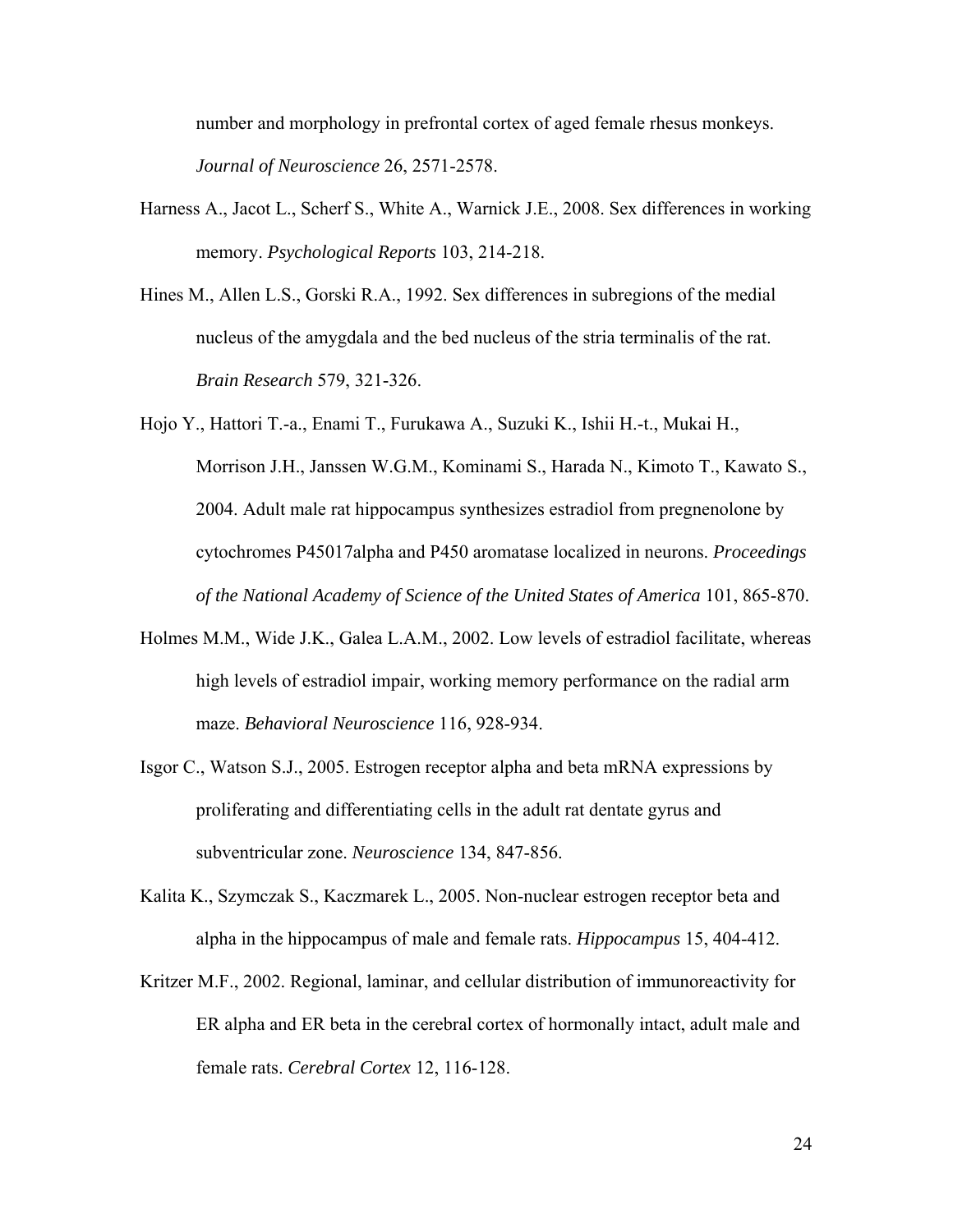- Lee S.J., Romeo R.D., Svenningsson P., Campomanes C.R., Allen P.B., Greengard P., McEwen B.S., 2004. Estradiol affects spinophilin protein differently in gonadectomized males and females. *Neuroscience* 127, 983-988.
- Leranth C., Petnehazy O., Maclusky N.J., 2003. Gonadal hormones affect spine synaptic density in the CA1 hippocampal subfield of male rats. *Journal of Neuroscience*  23, 1588-1592.
- Lieberburg I., Maclusky N.J., McEwen B.S., 1980. Cytoplasmic and nuclear estradiol-17β binding in male and female rat brain: Regional distribution, temporal aspects and metabolism. *Brain Research* 193, 487-503.
- Luine V., Rodriguez M., 1994. Effects of estradiol on radial arm maze performance of young and aged rats. *Behavioral and Neural Biology* 62, 230-236.
- Luine V.N., 2008. Sex steroids and cognitive function. *Journal of Neuroendocrinology*  20, 866-872.
- Lund T.D., West T.W., Tian L.Y., Bu L.H., Simmons D.L., Setchell K.D.R., Adlercreutz H., Lephart E.D., 2001. Visual spatial memory is enhanced in female rats (but inhibited in males) by dietary soy phytoestrogens *BMC Neuroscience* 2, 20.
- Martucci C.P., Fishman J., 1993. P450 enzymes of estrogen metabolism. *Pharmacology and Therapeutics* 57, 237-257.
- Mazzucco C.A., Lieblich S.E., Bingham B.I., Williamson M.A., Viau V., Galea L.A.M., 2006. Both estrogen receptor alpha and estrogen receptor beta agonists enhance cell proliferation in the dentate gyrus of adult female rats. *Neuroscience* 141, 1793-1800.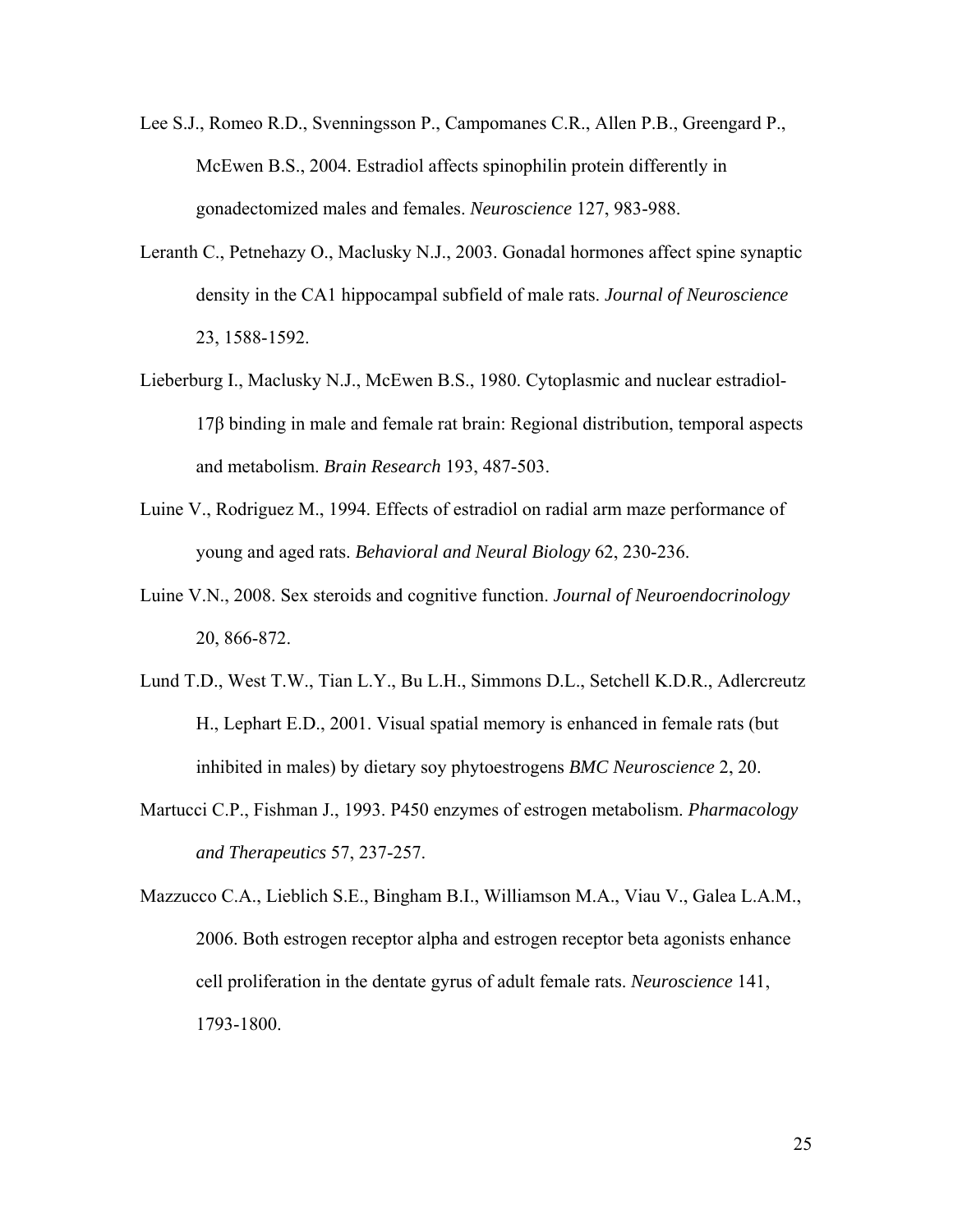- McLaughlin K.J., Bimonte-Nelson H.A., Neisewander J.L., Conrad C.D., 2008. Assessment of estradiol influence on spatial tasks and hippocampal CA1 spines: evidence that the duration of hormone deprivation after ovariectomy compromises 17beta-estradiol effectiveness in altering CA1 spines. *Hormones and Behavior* 54, 386-395.
- Miettinen M.M., Mustonen M.V., Poutanen M.H., Isomaa V.V., Vihko R.K., 1996. Human 17 beta-hydroxysteroid dehydrogenase type 1 and type 2 isoenzymes have opposite activities in cultured cells and characteristic cell- and tissue-specific expression. *Biochemical Journal* 314, 839-845.
- Mizukami S., Nishizuka M., Arai Y., 1983. Sexual difference in nuclear volume and its ontogeny in the rat amygdala. *Experimental Neurology* 79, 569-575.
- Moradpour F., Naghdi N., Fathollahi Y., 2006. Anastrozole improved testosteroneinduced impairment acquisition of spatial learning and memory in the hippocampal CA1 region in adult male rats. *Behavioural Brain Research* 175, 223-232.
- Morgan M.A., Pfaff D.W., 2001. Effects of estrogen on activity and fear-related behaviors in mice. *Hormones and Behavior* 40, 472-482.
- Müller J., Dreisbach G., Brocke B., Lesch K.-P., Strobel A., Goschke T., 2007. Dopamine and cognitive control: The influence of spontaneous eyeblink rate, DRD4 exon III polymorphism and gender on flexibility in set-shifting *Brain Research* 1131, 155-162.
- Naftolin F., 1994. Brain aromatization of androgens. *Journal of Reproductive Medicine*  39, 257-261.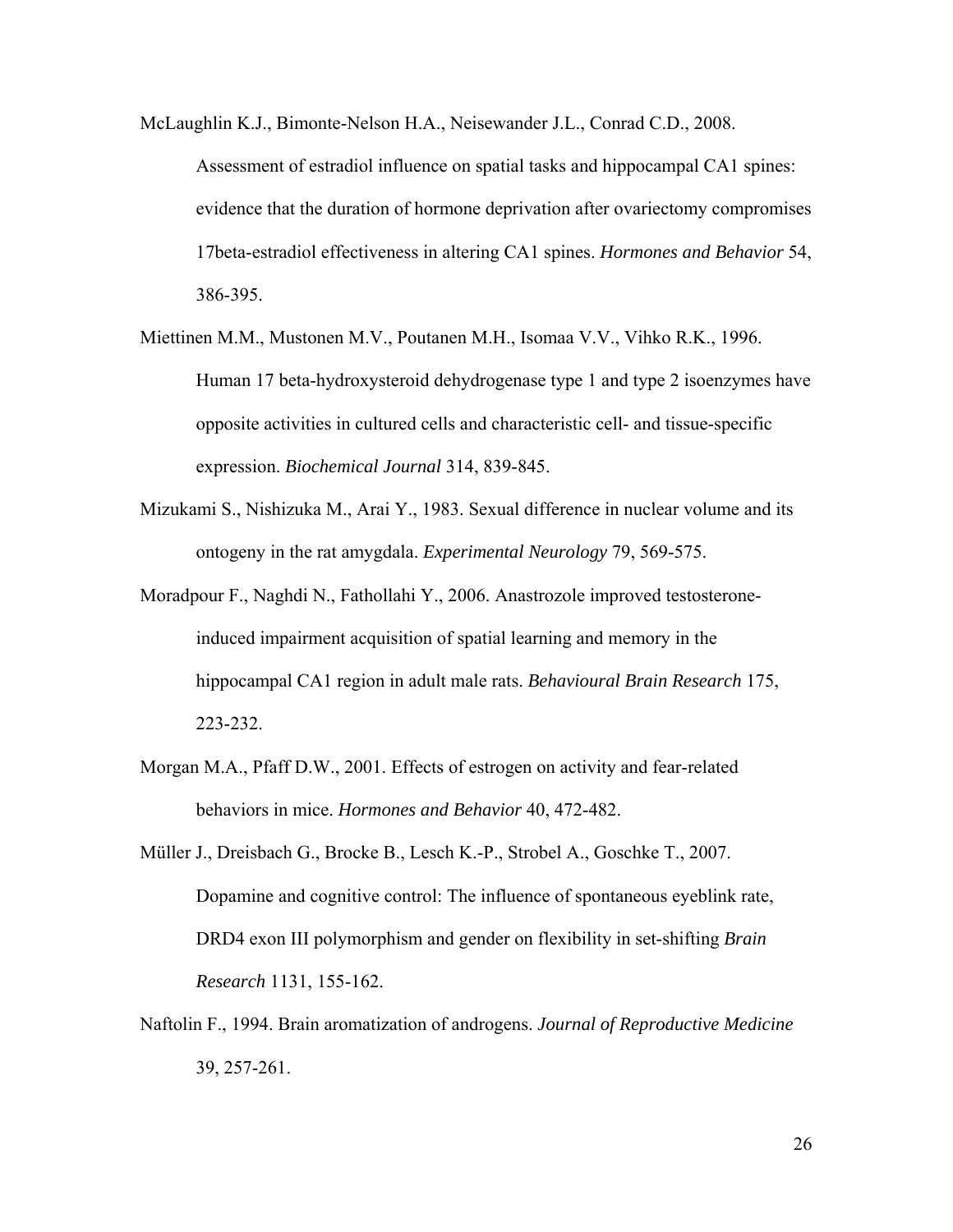- Ogren L., Vértes M., Woolley D., 1976. In vivo nuclear 3H-estradiol binding in brain areas of the rat: reduction by endogenous and exogenous androgens. *Neuroendocrinology* 21, 350-365.
- Parvizi N., Sar M., Duncan G.E., Stumpf W.E., 1985. Autoradiographic determination of catechol estrogen binding sites in brain, pituitary and uterus. *Brain Research* 244, 373-376.
- Pei M., Matsuda K.-i., Sakamoto H., Kawata M., 2006. Intrauterine proximity to male fetuses affects the morphology of the sexually dimorphic nucleus of the preoptic area in the adult rat brain. *European Journal of Neuroscience* 23, 1234-1240.
- Pfaff D., Keiner M., 1973. Atlas of estradiol-concentrating cells in the central nervous system of the female rat. *Journal of Comparative Neurology* 151, 121-158.
- Prange-Kiel J., Jarry H., Schoen M., Kohlmann P., Lohse C., Zhou L., Rune G.M., 2008. Gonadotropin-releasing hormone regulates spine density via its regulatory role in hippocampal estrogen synthesis. *Journal of Cell Biology* 180, 417-426.
- Raftogianis R., Creveling C., Weinshilboum R., Weisz J., 2000. Estrogen metabolism by conjugation. *Journal of the National Cancer Institute Monographs* 27, 113-124.
- Rose'Meyer R.B., Mellick A.S., Garnham B.G., Harrison G.J., Massa H.M., Griffiths L.R., 2003. The measurement of adenosine and estrogen receptor expression in rat brains following ovariectomy using quantitative PCR analysis. *Brain Research Protocols* 11, 9-18.
- Rune G.M., Lohse C., Prange-Kiel J., Fester L., Frotscher M., 2006. Synaptic plasticity in the hippocampus: effects of estrogen from the gonads or hippocampus? *Neurochemical Research* 31, 145-155.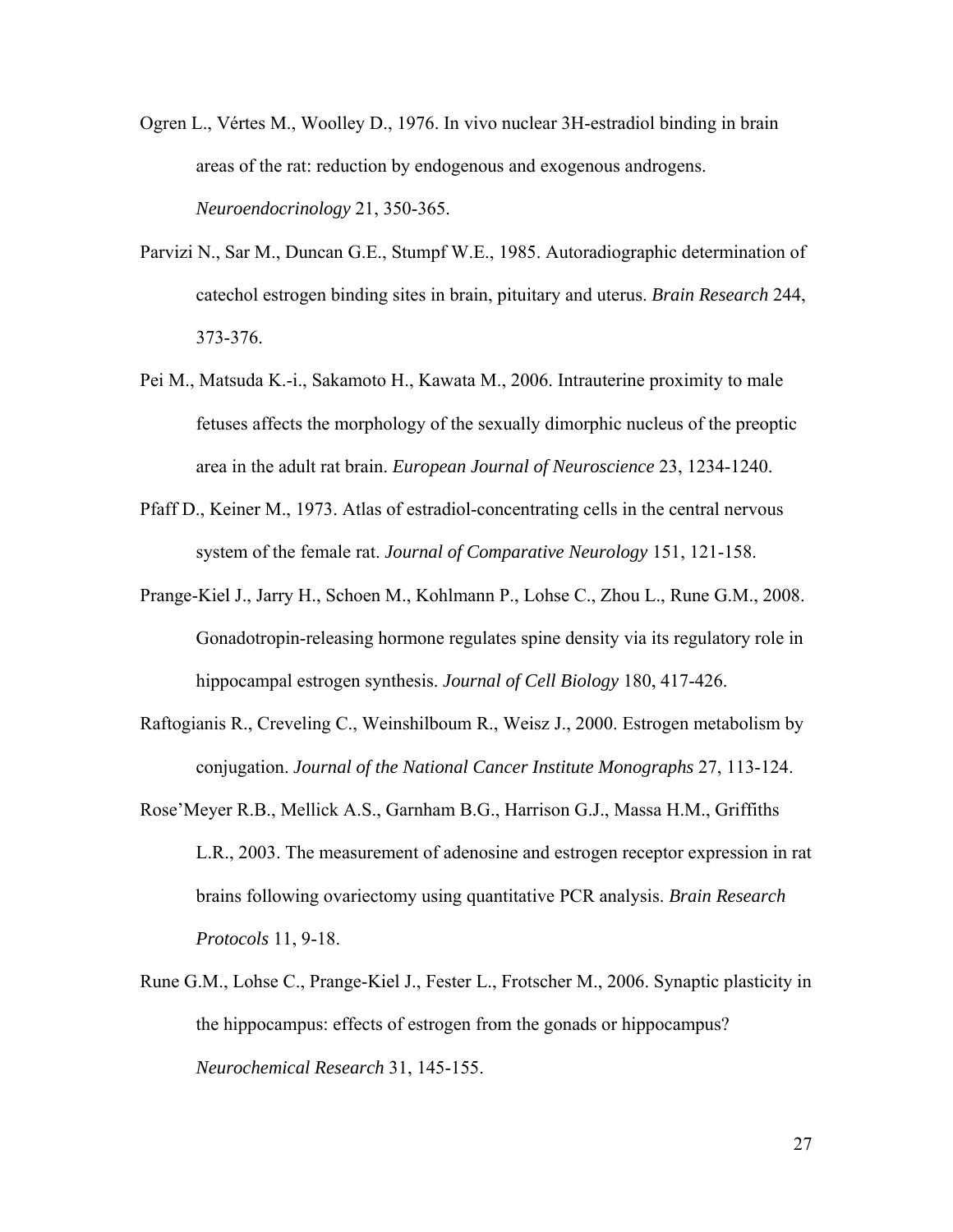- Rössler A.-S., Pfaus J.G., Kia H.K., Bernabé J., Alexandre L., Giulianoa F., 2006. The melanocortin agonist, melanotan II, enhances proceptive sexual behaviors in the female rat. *Pharmacology, Biochemistry and Behavior* 85, 514-521.
- Scallet A.C., Muskhelishvili L., Sikker W., Jr., Kadlubar F.F., 2005. Sex differences in cytochrome P450 1B1, an estrogen-metabolizing enzyme, in the rhesus monkey telencephalon. *Journal of Chemical Neuroanatomy* 29, 71-80.
- Sholl S.A., Goy R.W., 1981. Dynamics of testosterone, dihydrotestosterone and estradiol-17 beta uptake and metabolism in the brain of the male guinea pig. *Psychoneuroendocrinology* 6, 105-111.
- Shughrue P.J., Lane M.V., Merchenthaler I., 1997. Comparative distribution of estrogen receptor-alpha and -beta mRNA in the rat central nervous system. *Journal of Comparative Neurology* 388, 507-525.
- Simerly R.B., Chang C., Muramatsu M., Swanson L.W., 1990. Distribution of androgen and estrogen receptor mRNA-containing cells in the rat brain: an in situ hybridization study. *Journal of Comparative Neurology* 294, 76-95.
- Spritzer M.D., Galea L.A.M., 2007. Testosterone and dihydrotestosterone, but not estradiol, enhance hippocampal neurogenesis in adult male rats. *Journal of Neurobiology* 67, 1321-1333.
- Stumpf W.E., Sar M., 1971. Estradiol concentrating neurons in the amygdala. *Proceedings of the Society for Experimental Biology and Medicine* 136, 102-104.
- Tanapat P., Hastings N.B., Reeves A.J., Gould E., 1999. Estrogen stimulates a transient increase in the number of new neurons in the dentate gyrus of the adult female rat. *Journal of Neuroscience* 19, 5792-5801.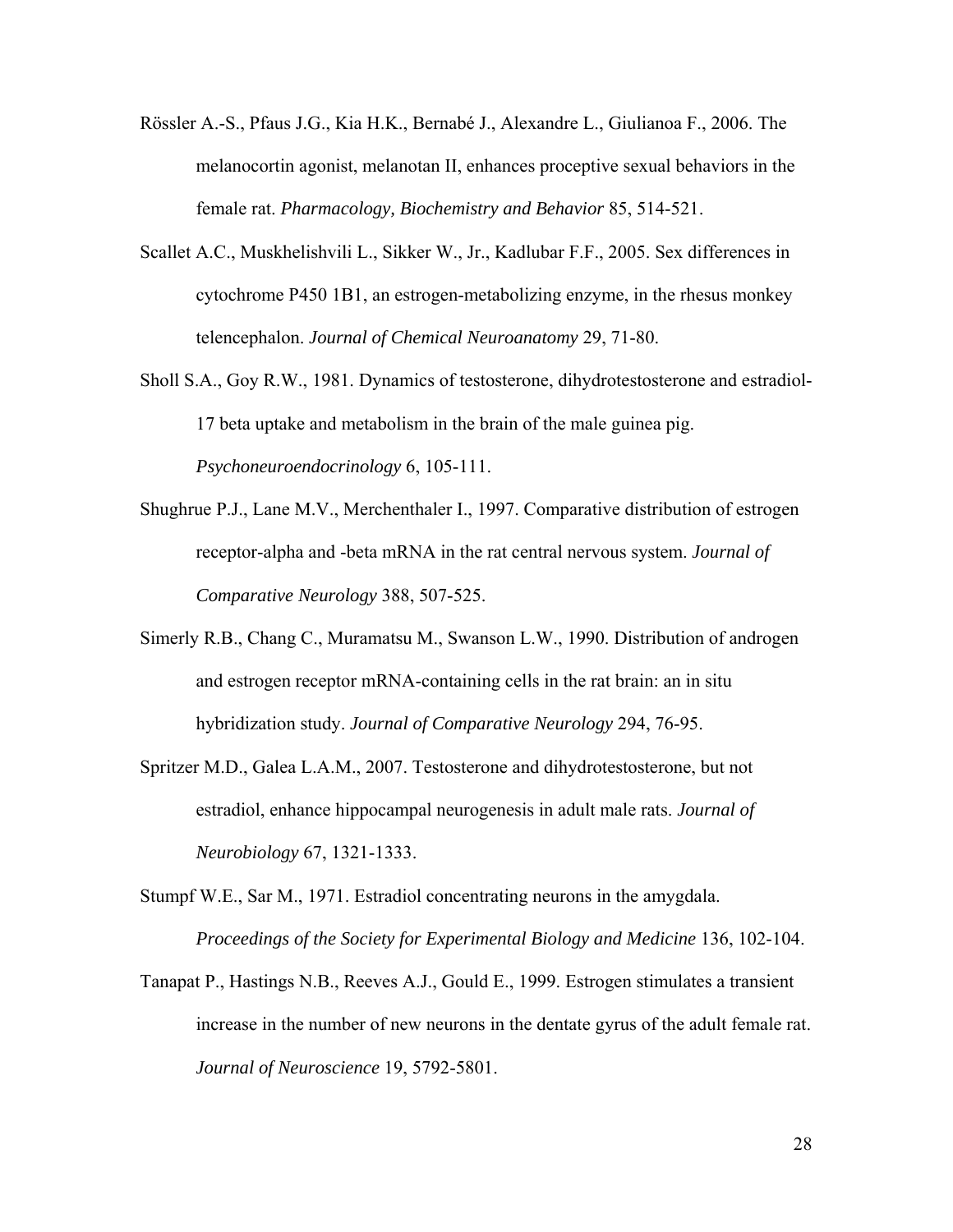- Tanapat P., Hastings N.B., Gould E., 2005. Ovarian steroids influence cell proliferation in the dentate gyrus of the adult female rat in a dose- and time-dependent manner. *Journal of Comparative Neurology* 481, 252-265.
- Toufexis D.J., Myers K.M., Bowser M.E., Davis M., 2007. Estrogen disrupts the inhibition of fear in female rats, possibly through the antagonistic effects of estrogen receptor alpha (ERalpha) and ERbeta. *Journal of Neuroscience* 27, 9729- 9735.
- Tsutsui K., Ukena K., Usui M., Sakamoto H., Takase M., 2000. Novel brain function: biosynthesis and actions of neurosteroids in neurons. *Neuroscience Research* 36, 261-273.
- Vinader-Caerols C., Collado P., Segovia S., Guillamón A., 1998. Sex differences in the posteromedial cortical nucleus of the amygdala in the rat. *Neuroreport* 9, 2653- 2656.
- Wallace M., Luine V., Arellanos A., Frankfurt M., 2006. Ovariectomized rats show decreased recognition memory and spine density in the hippocampus and prefrontal cortex. *Brain Research* 1126, 176-182.
- Weiland N.G., Orikasa C., Hayashi S., McEwen B.S., 1997. Distribution and hormone regulation of estrogen receptor immunoreactive cells in the hippocampus of male and female rats. *Journal of Comparative Neurology* 388, 603-612.
- Wide J.K., Hanratty K., Ting J., Galea L.A.M., 2004. High level estradiol impairs and low level estradiol facilitates non-spatial working memory. *Behavioural Brain Research* 155, 45-53.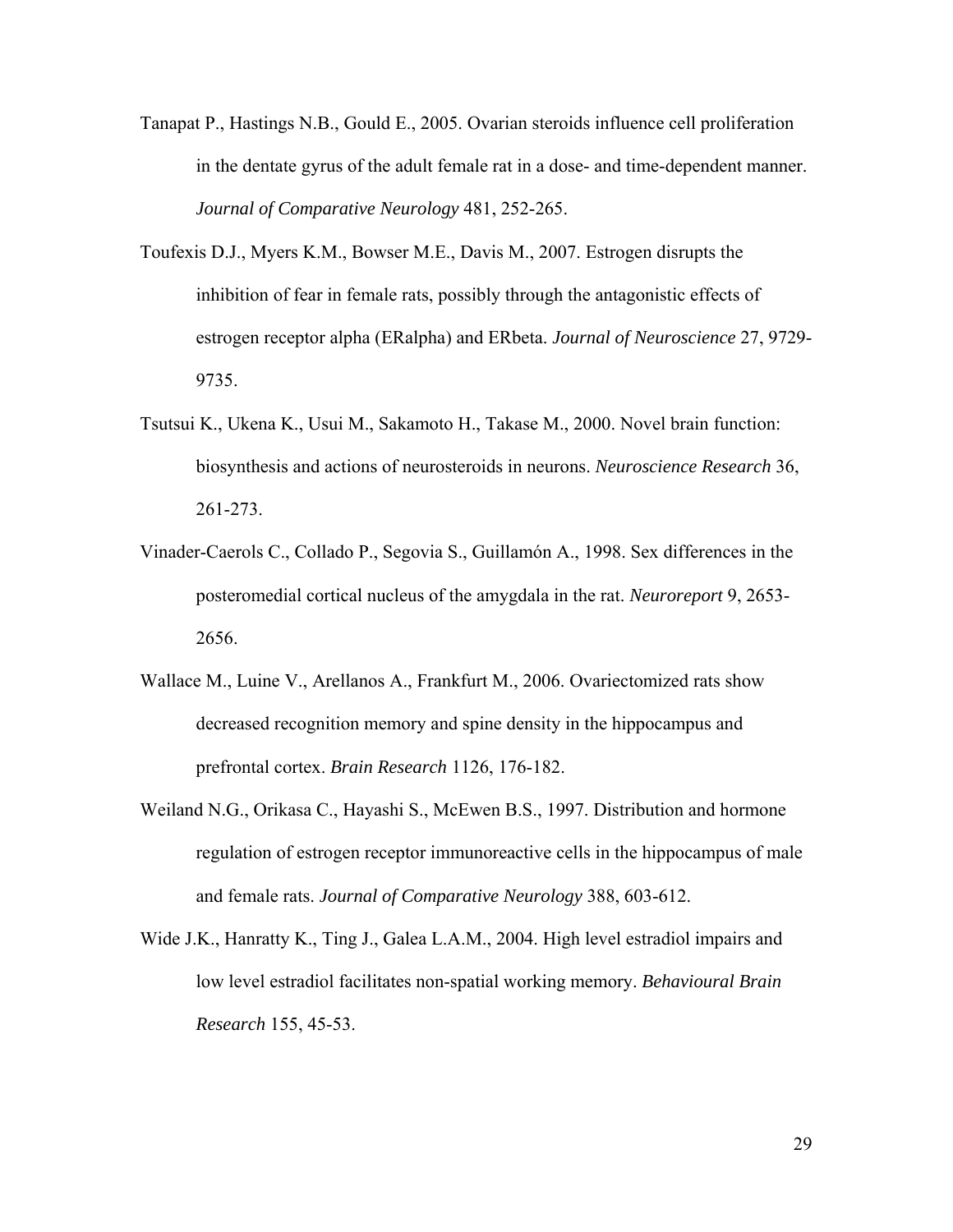- Woolley C.S., McEwen B.S., 1993. Role of estradiol and progesterone in regulation of hippocampal dendritic spine density during the estrous cycle in the rat. *Journal of Comparative Neurology* 336, 292-306.
- Wu L., Einstein M., Geissler W.M., Chan H.K., Elliston K.O., Andersson S., 1993. Expression cloning and characterization of human 17 beta-hydroxysteroid dehydrogenase type 2, a microsomal enzyme possessing 20 alpha- hydroxysteroid dehydrogenase activity. *Journal of Biological Chemistry* 268, 12964-12969.
- Zhu B.T., Conney A.H., 1998. Functional role of estrogen metabolism in target cells: review and perspectives. *Carcinogenesis* 19, 1-27.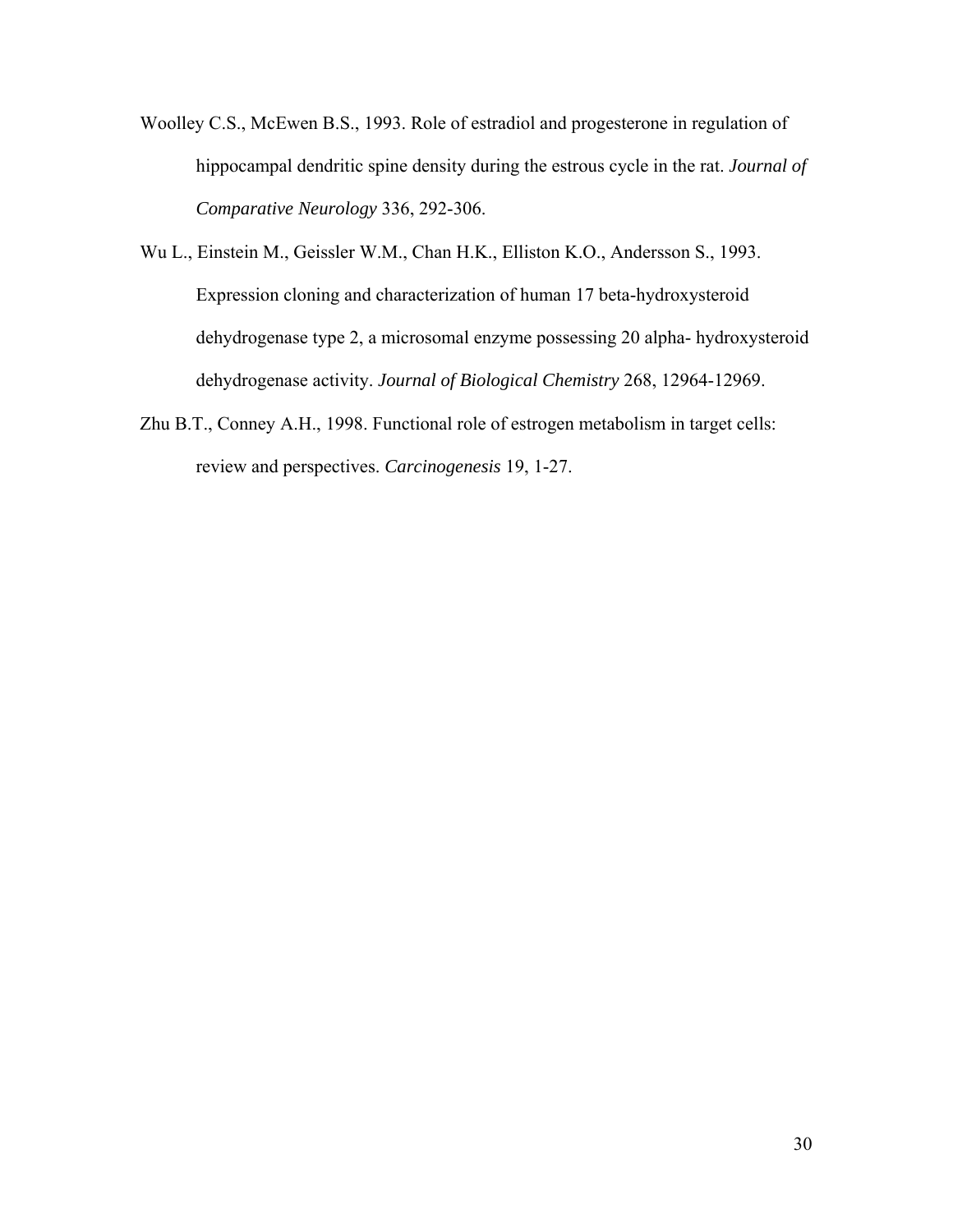Figure 1: Experimental treatment timeline. All male and female rats treated with oil or estradiol benzoate were gonadectomized on day -7, and allowed to recover for 6 days. On day -1, prior to the start of injections, blood was collected from the tail. Daily injections were given for 5 days (estradiol benzoate) or 15 days (estradiol benzoate or oil). Trunk blood and brain tissue was collected from all rats on day 16, including intact males and females.

Figure 2: Estradiol concentrations in the serum of gonadectomized rats over time. (A) Blood was collected via tail nick one hour after estradiol or oil injection. Both female ( $\circ$ ) and male rats ( $\Box$ ) treated with oil for 15 days have low but detectable serum concentrations of estradiol. Female  $(\bullet)$  and male rats  $(\bullet)$  treated with estradiol benzoate for 15 days show an initial increase in serum estradiol concentration, and subsequently maintain high concentrations. Estradiol-treated rats had significantly higher serum estradiol concentrations at all time points examined from day 1 through day 15. (B) On the day of perfusion, 24 hours after the final round of injections, serum estradiol remained higher in the estradiol-treated (females: FEB, males: MEB) than the oil-treated gonadectomized rats (females: FO, males: MO), and was also higher than in intact rats of the same sex (females: FI, males: MI). Data is shown as group mean  $\pm$  SEM (standard error of the mean).  $*$  significantly different groups ( $p < 0.05$ ).

Figure 3: The extraction and assay methods used were adequate for comparing relative concentrations of estradiol in rat brain samples. Brain tissue from adult rats was homogenized and extracted with ether, with or without the addition of a known amount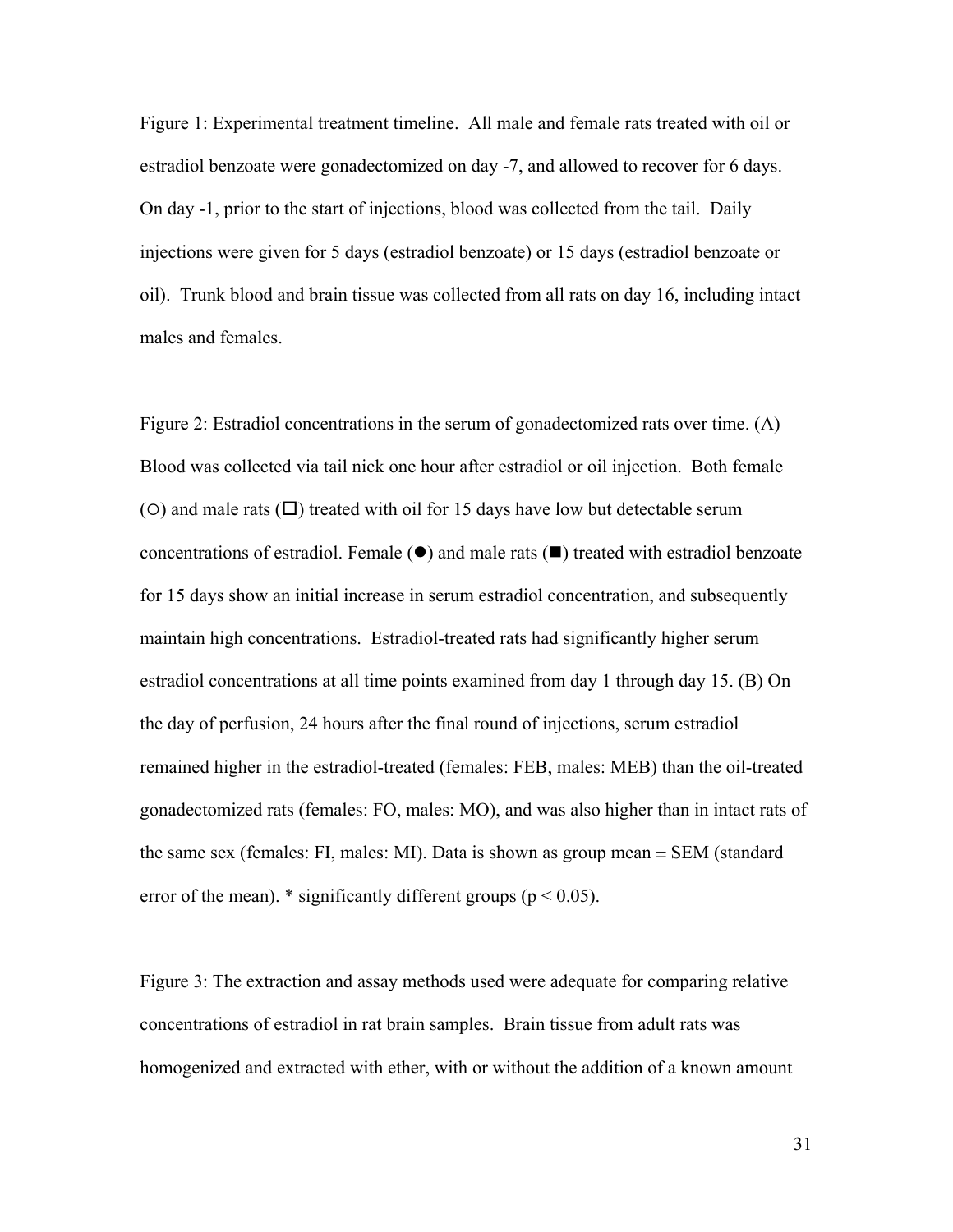of estradiol to the sample measured. The measured concentration of estradiol in samples to which estradiol had been added was plotted against the expected value. There was a high correlation between the measured and expected values ( $r^2 = 0.86$ ,  $p < 0.05$ ).

Figure 4: Estradiol concentration in brain tissue. (A) Rats treated with estradiol benzoate for 15d (females: FEB, males: MEB) had higher concentrations of estradiol in the amygdala than gonadectomized oil-treated rats (females: FO, males: MO). However, intact rats of both sexes (females in proestrus: FI, intact males: MI) were similar to oiltreated rats. (B) In the hippocampus, oil-treated gonadectomized rats had lower concentrations of estradiol than either estradiol-treated or intact rats. Estradiol treatment raised levels to above those found in intact rats in male rats only. (C) In the prefrontal cortex, rats treated with estradiol benzoate for 15d had higher concentrations of estradiol than gonadectomized oil-treated rats. However, intact rats of both sexes were similar to oil-treated rats, further male rats had undetectable levels of estradiol in both intact and oil-treated controls. Numbers immediately adjacent to the x-axis indicate the percentage of detectable samples. Bars represent group means + SEM (standard error of the mean). \* significantly different groups ( $p < 0.05$ ).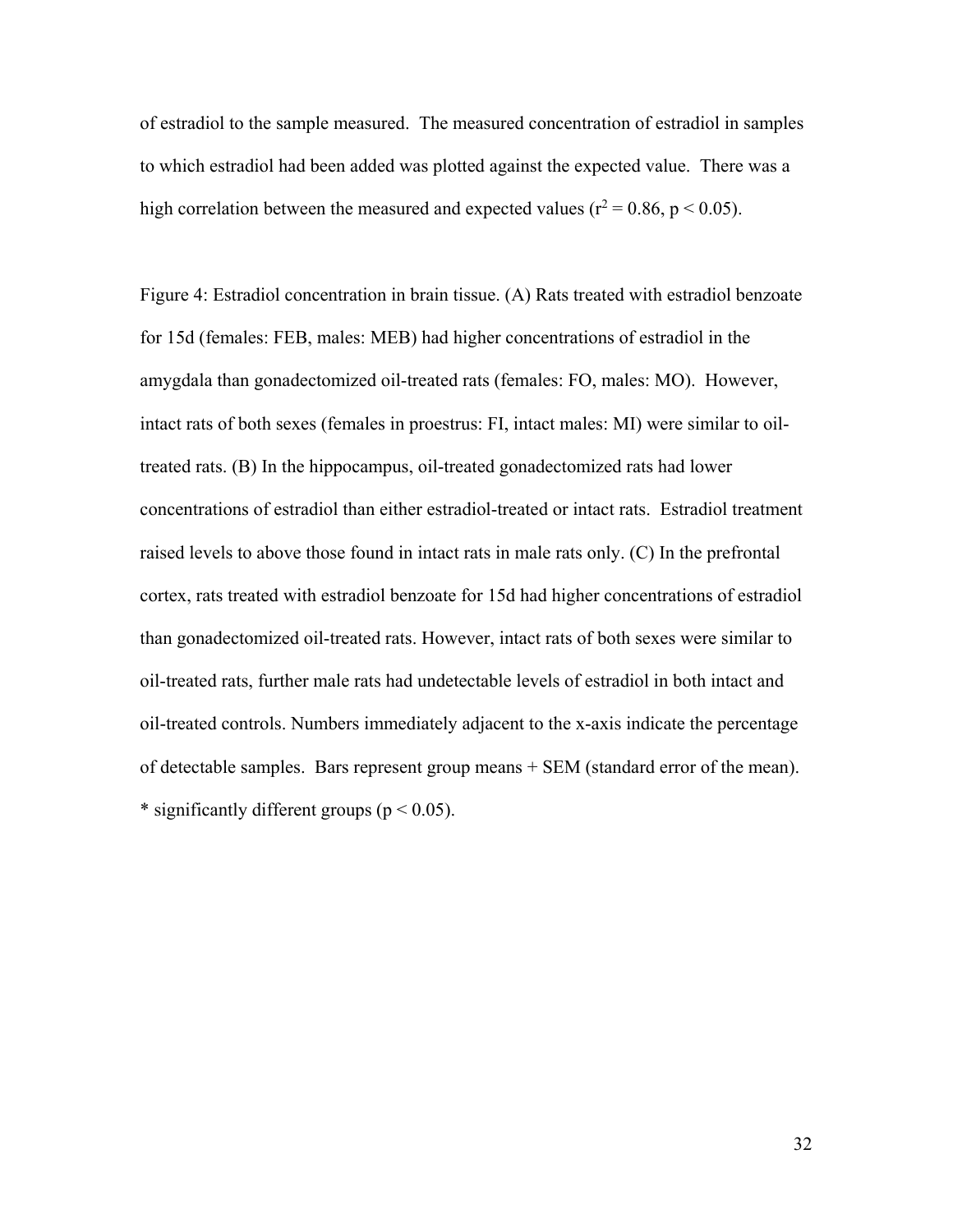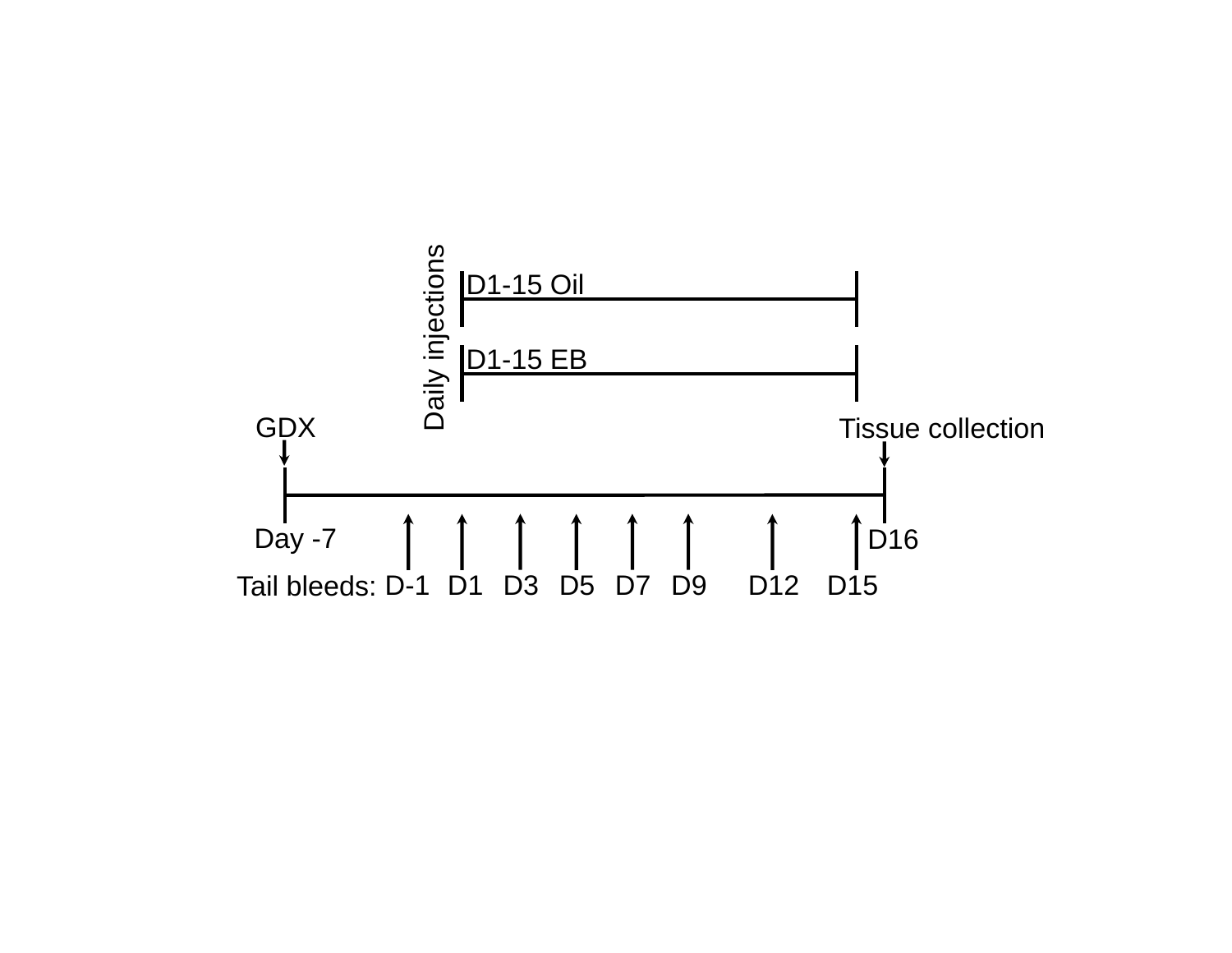

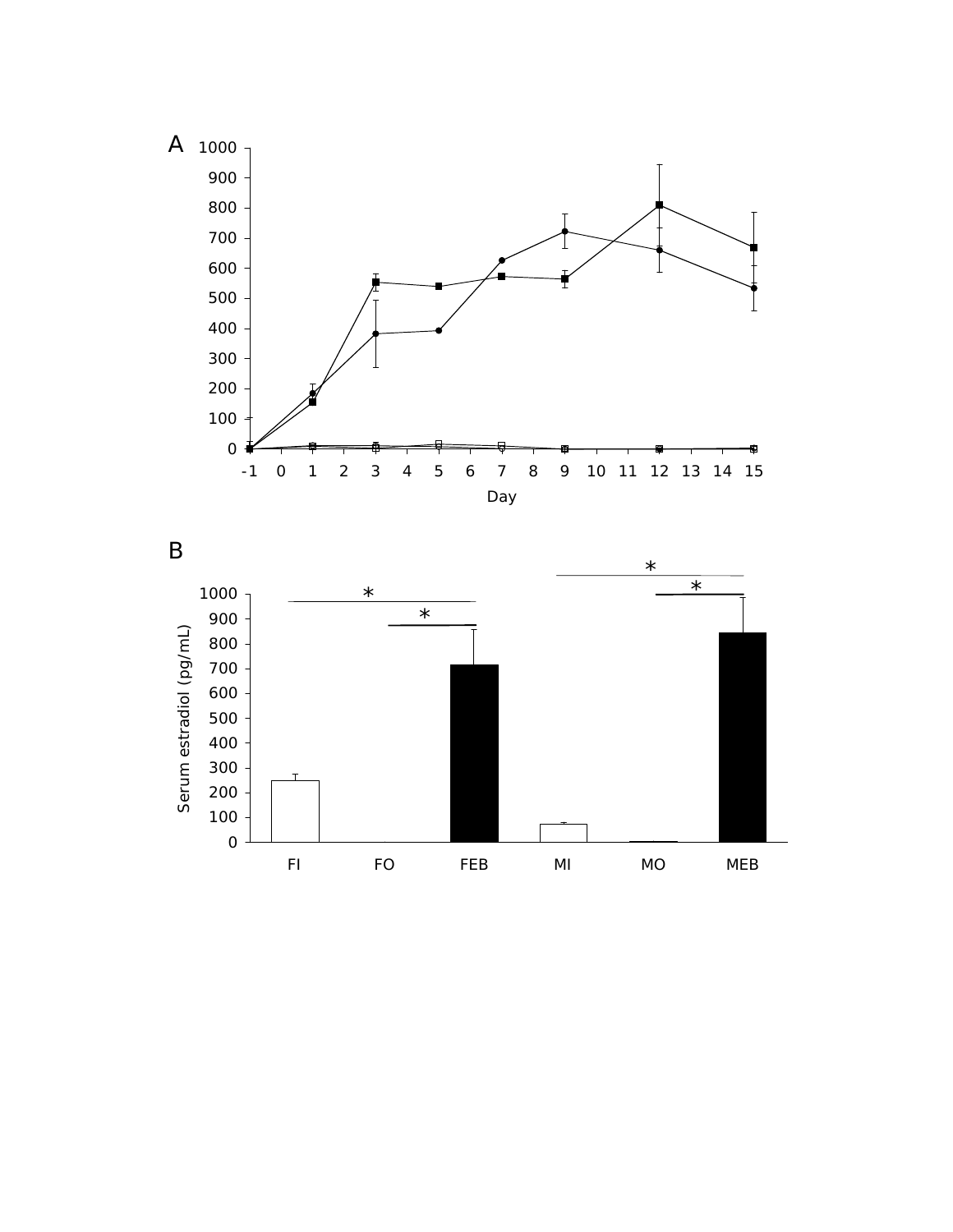